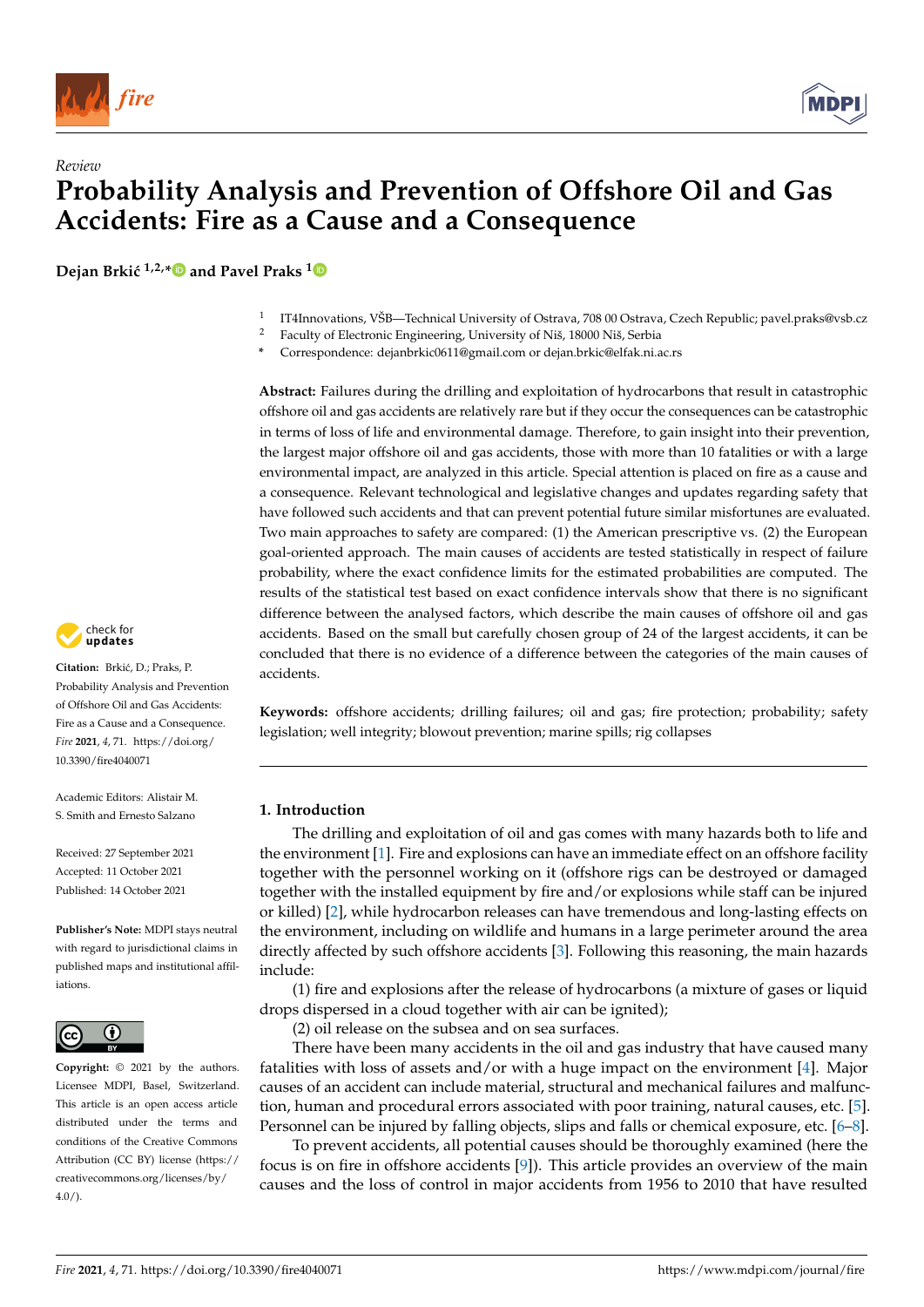in the largest number of fatalities or the greatest environmental damage, including the response to each major accident with its corresponding improvements, updates and the implementation of regulations, guidelines, etc. [10]. The accidents were chosen if they resulted in more than 10 fatalities or if not, if they had a large environmental impact. Several types of facilities are addressed (drilling ships, production platforms, etc.) [11], and in many described accidents, a fire occurred in a chain of events [12].

In addition to Brkić and Praks  $[13]$ , who examined the proper use of technical standards in the offshore oil and gas industry, and Brkić and Stajić [14], who focused on the prevention of explosions on offshore oil and gas facilities, this article will give a historical overview of offshore accidents with a focus on fire as a cause and a consequence and on the examination of uncertainty around the main causes of accidents [15]. To analyse the uncertainty of the accident rate, we will provide statistical analyses by the exact confidence limits of binomial data. The tested hypothesis (denoted by  $H_0$ ) is that the proportion between the number of "hits" (i.e., reported failures) and the number of trials (i.e., the total number of installations) is the same in all analysed categories.

This article is focused on the classical approach to offshore drilling and on the exploitation of oil and gas on the seas [16,17] and not on the pollution of inner onshore water (rivers, lakes, etc.) [18] and further problems that can occur onshore.

**2. Technical Aspects of Offshore Drilling and Production with the Protection of the Well and the Facilities**

*2.1. Offshore Drilling and Production*

The process of offshore oil drilling starts with locating offshore reservoirs and using mobile drilling units for the drilling process (usually referred to as Mobile Offshore Drilling Units; MODU). In general, once the temporary job of drilling units is over, a permanent offshore platform for the exploitation of oil is installed. Additional phases are well int  $\overline{\text{ent}}$ ion (intervention in the well during drilling or production phase) and abandonmen (plug-in of the well when production is permanently finished).

Two typical phases to obtain oil offshore will be shortly described:

## 1. The first phase of the drilling process is carried out in an open hole in which a casing needs to be installed to serve as the backbone of a future production well.

This process is followed by drilling to deeper depths, and by continuously adding smaller bore casings until the desired drilling depth is reached. Once the first and the largest casing is put in place and secured with concrete, a marine riser is lowered to provide a link from a well head and a drilling deck on the mobile drilling unit to allow further drilling processes. Below the drilling deck, as soon as it is possible, a blowout preventer (BOP), a mechanical device in the form of a specialized valve used to seal a well to prevent blowouts, should be installed. A mud circulating system is used to remove cuttings from the well, and to assure sufficient pressure to stop the uncontrolled influx of crude oil and gas in the system during drilling, as pressure can be adjusted to the specific conditions by a variation in the drilling fluid density (a typical water-based drilling mud contains a clay, usually bentonite, to give it enough density and viscosity to carry cutting chips to the surface, as well as a mineral such as barite, i.e., barium sulfate, to increase the weight of the column enough to stabilize the borehole. While drilling fluid, mud travels from the surface all the way downhole and back to its initial point). In case of primary control loss resulting from a sudden increase in the formation pressure or a loss of circulation, it is necessary to seal off the well by some other means to prevent an uncontrollable flow or blowout of fluids using a blowout preventer (BOP) [19], which can create a seal around the drillpipe, or in emergencies, cut the drillpipe and seal off the hole. The two most used types of blowout preventer are Ram or Annular, depending on their design.

2. The oil, water and gas sometimes travel from the reservoir to the surface through the production pipe under their own pressure (natural drive when a nozzle can be used to control pressure in the well) or if reservoir pressures are low, artificial lift is employed

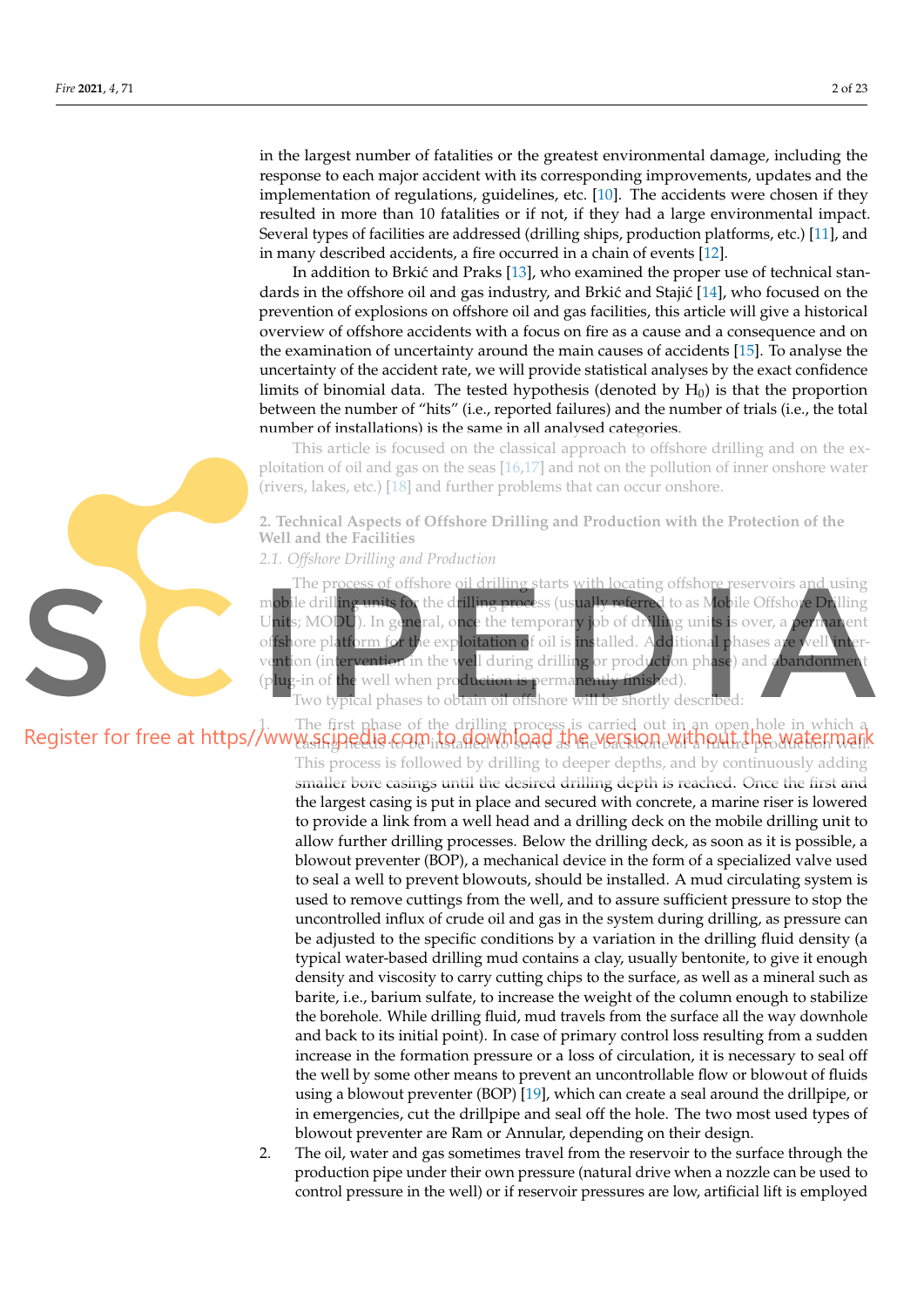using in-well or seafloor pumps and is sometimes accompanied with in-well heating and/or gas lift systems. When the drilling phase is over, production starts when a production pipe is installed into the well and when the drilling fluid is removed. This phase is performed from a permanent production (exploitation) platform.

The most common types of offshore drilling units are Jack-up rigs (standing on legs secured to the ocean floor, they are used for the drilling of shallow wells in shallow water), Semisubmersible platforms (massive floating vessels for drilling with massive columns that are secured to large pontoons) and Drillships (an alternative to semisubmersibles which can change their drilling location more easily).

Aside from the problems caused by wells with inadequate blowout prevention measures, further problems that can result in an accident can be caused by the stability of the platform [20–23] or the leakage of flammable fluids.

#### *2.2. Protection*

### 2.2.1. Well Protection and Control

In the offshore oil and gas industry, barriers, in the sense of the Norwegian technical standard NORSOK D-010: "Well integrity in drilling and well operations", are usually used to protect a well against blowout. Blowout, the uncontrolled release of crude oil or natural gas from a well, is the most frequent cause of accidents in the offshore oil and gas industry. The majority of blowouts have occurred during the drilling phase (also during well operations such as wireline or workover) but a smaller number of accidents have also occurred in the production phase. Usually, two independent barriers with hydraulic mechanical elements should be placed, according to the NORSOK D-010, to prevent blowouts  $[24]$ . In the final instance, most of the blowouts can be prevented using pressure control equipment or locating the blowout preventer on the seabed or between the riser pipe and the drilling platform. The blowout preventers contain hydraulic-powered cut-off mechanisms to stop the flow of hydrocarbons in the event of a loss Basically, a blowout preventer is a specialized valve or a similar mechanical device us to seal, control and monitor oil and gas wells to prevent blowouts and the uncontrolled

Register for free at https//www.scipedia.com to croatural and the blowing the blow prevents of watermark three sets of rams, two of which are blind rams to contain the well fluid from flowing out, the third being a shear ram that can sever the drill string. A shear ram is deployed only in extreme cases when the blind rams are unable to stop the flow.

The common types of blowouts are:

- Shallow gas blowouts during drilling: Shallow gas is the accumulation of natural gas at an abnormal pressure, which may exist in shallow sediments below the seabed. Gas can blow out unexpectedly during well drilling and can pose a great hazard to drilling safety, especially in the early phase when a blowout preventer has not yet been installed.
- Surface blowouts during drilling: Blowouts can eject the drill string from the well and the force of the escaping fluid can be strong enough to damage the drilling rig. In addition to oil and gas, the output of a well blowout might include water, drill fluids, mud, sand, rocks and other substances. It should be prevented in the final instance by using the blowout preventer.
- Subsea blowouts during drilling: the two main causes of a subsea blowout are failures of the equipment that form barriers and well underbalance with reservoir pressure; the blowout preventers can be used in such cases to contain the blowout but not always.
- Producing well blowouts during well interventions: Well interventions using wirelines or workover equipment are necessary for servicing the subsurface isolation valves or the subsurface equipment such as pumps, well flow management, wax deposits removal, use of diagnostic tools, etc. Loss of well balance may result in an uncontrolled flow of hydrocarbons through the well and their release to the surface. In most cases, such blowouts can also be contained using blowout preventers.

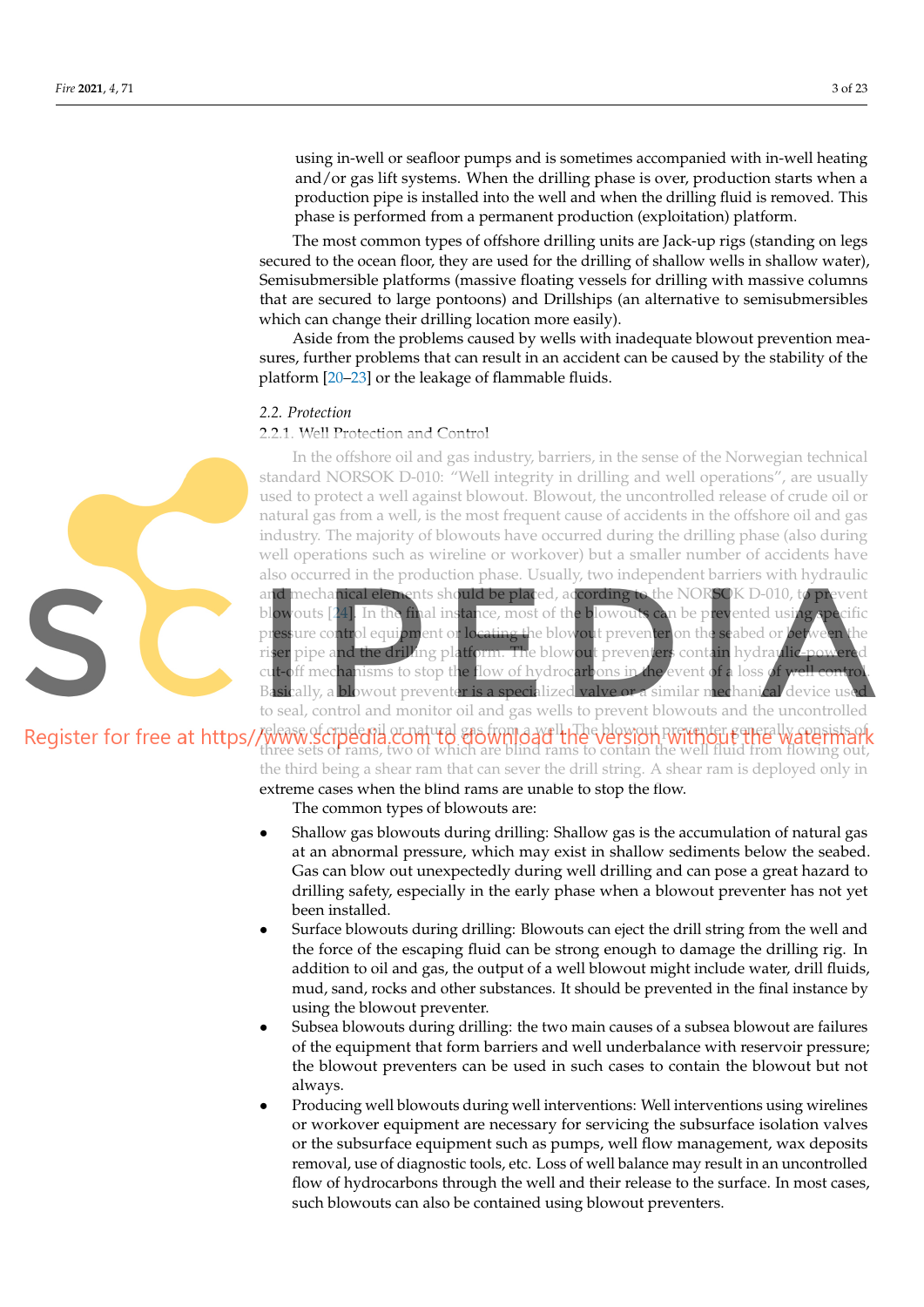• Underground Blowouts: An underground blowout is a special situation where fluids from high-pressure zones flow uncontrolled to lower pressure zones within the wellbore. Usually, this is from deeper, higher pressure zones to shallower, lower pressure formations. There may be no escaping fluid flow at the wellhead. Such types of accidents cannot be contained using blowout preventers. The formation(s) receiving the influx can become over-pressured and fractured, potentially jeapordizing future ‐ drilling plans in the vicinity being reconsidered.

The general philosophy to control blowouts is that there must be a minimum of two independent barriers preventing the release of well fluids to the atmosphere (this idea is further developed in NORSOK D-010) [25]. Basically, the overbalance from the drilling ‐ fluid is the primary barrier and the blowout preventer with the casing string comprises the secondary barrier during well construction but many variations exist. The focus of the standard is well integrity, where this term is defined as the "application of technical, operational and organizational solutions to reduce risk of uncontrolled release of formation fluids throughout the life cycle of a well". If an element from the primary or secondary barrier fails, the other barrier should be intact and must be completely independent to prevent blowout. Typically, these two barriers, primary and secondary, do not share elements. A possible typical scheme is given in Figure 1, while some practical examples are shown in Table 1.



Figure 1. Concept of the dual barrier according to NORSOK D-010 (blue: primary barrier; red: secondary barrier).

In the case of drilling, the primary mechanism of well control is the recognition of pressure fluctuations ('kick') due to the presence of gas and an attempt to circulate the mud and remove the gas through the mud degassing system. Other measures come in only if a kick cannot be circulated out and the pressures are stabilized.

If a blowout or leakage of gas occurs, immediate ignition usually results in a pool or jet fire, depending on the type of release. A gas leak or flash-off from a condensate leak, if not ignited immediately, may form a flammable cloud, the ignition of which can lead to an explosion, depending on the level of congestion in the area, causing flame acceleration.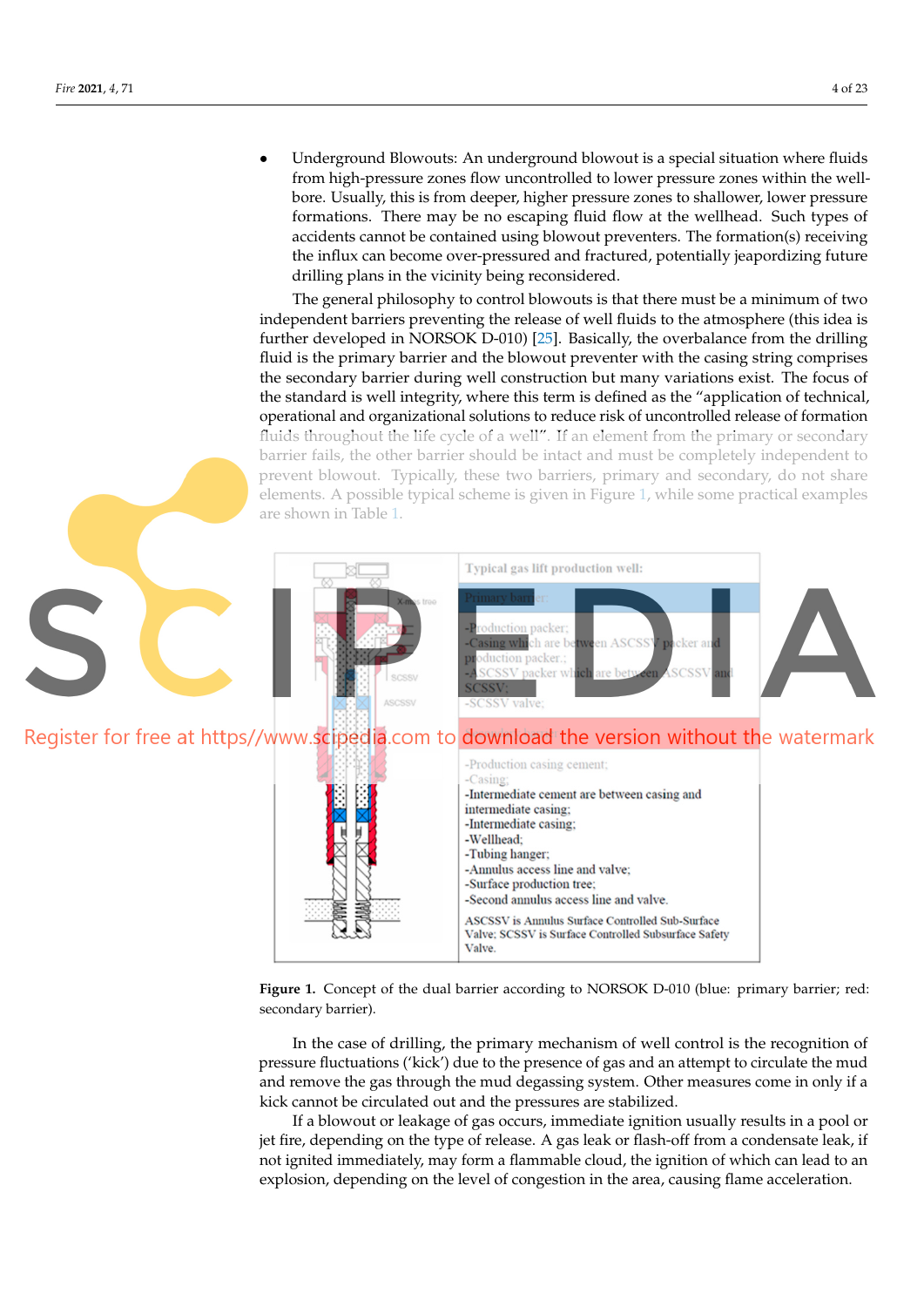Additional innovative techniques such as a bow-tie analysis can be used to highlight the barriers that will most probably fail [26], similar to the identification of critical safety elements in gas pipelines [27,28]. In the oil and gas sector, risk assessment and management have always been critical due to the possibility of significant accidents associated with the presence of large amounts of flammable hydrocarbons [29,30].

**Table 1.** Typical examples of well protection using primary and secondary barriers.

| Life Cycle Phase                     | <b>Primary Barrier</b>                                                    | <b>Secondary Barrier</b>                                             |  |  |  |
|--------------------------------------|---------------------------------------------------------------------------|----------------------------------------------------------------------|--|--|--|
| Drilling                             | Overbalanced drilling fluid<br>(mud)                                      | Casing cement, casing, wellhead,<br>blowout preventer                |  |  |  |
| Production                           | Casing cement, casing, packer,<br>tubing, Downhole Safety<br>Valve (DHSV) | Casing cement, casing, wellhead,<br>tubing hangar and Christmas Tree |  |  |  |
| Intervention                         | Casing cement, casing,<br>deep-set plug and<br>overbalanced mud           | Casing cement, casing, wellhead, BOP                                 |  |  |  |
| Plug and<br>abandonment <sup>1</sup> |                                                                           | Casing cement, casing and cement plug                                |  |  |  |

 $1$  Permanently sealed (for example, when abandoning a well, for a well with poor casing cement or no access to the last open-hole section, section milling; removal of casing is an alternative method for placing cement in contact with formation to form the permanent well barrier.).

#### 2.2.2. Fire Protection

Significant progress has been made in the last 20 years in the area of fire protection. There are two methods available for determining the design of accidental loads *f* Consequence-Based (the worst credible event) and Risk-Based [31]

The Consequence-Based (worst credible event) approach takes account only impact of the maximum credible event for each target, irrespective of its frequen A thermal load and a blast overpressure are selected for the target protection desig (e.g., fire wall and/or blast wall, equipment support, structural protection). The

Register for free at https//www.ssipedia.com to download the version with out the watermark accommodated by by the protective structures.

> The Risk-Based approach considers both the consequences and the frequencies of all the potential fire scenarios that impact on a specific target. It enables the design of structures to resist reasonable thermal loading values and lower explosion loading values, accepting explicitly a certain residual risk of exceeding the thermal or explosion loadings design value.

> Protection against fire can be active, passive or a combination of the two. Active fire protection by a firewater system will have, depending on the applied firewater rate, one or more of the risk-reducing effects, such as reducing the probability of ignition, reducing the fire intensity (loading), cooling of the object which it is applied to, extinguishment of fire, etc. Passive fire protection coatings will slow down the heating-up of structural steel, thus preventing event escalation. The effects of active and passive protection can be combined, resulting in optimized fire protection and depressurization with improved safety and reduced costs.

> In many cases of offshore oil and gas accidents, fire is caused by the leakage of flammable gases. For example, a boiling liquid expanding vapour explosion is a fireball or explosion caused by the rupture of a vessel containing a pressurized liquid at temperatures above its boiling point and is subject to an external fire. As long as there is liquid present in the vessel, and the liquid space is exposed to fire, the liquid is brought to the boil with a corresponding increase in the vessel pressure. The process safety valve may operate but it can only hold the vessel pressure at the process safety valve set value by chattering. Meanwhile, the liquid level begins to drop as the material is lost through the process safety valve. When the vapour space of the vessel becomes exposed to fire, the ultimate yield stress drops to a level below the applied stress in the vessel resulting in vessel rupture.

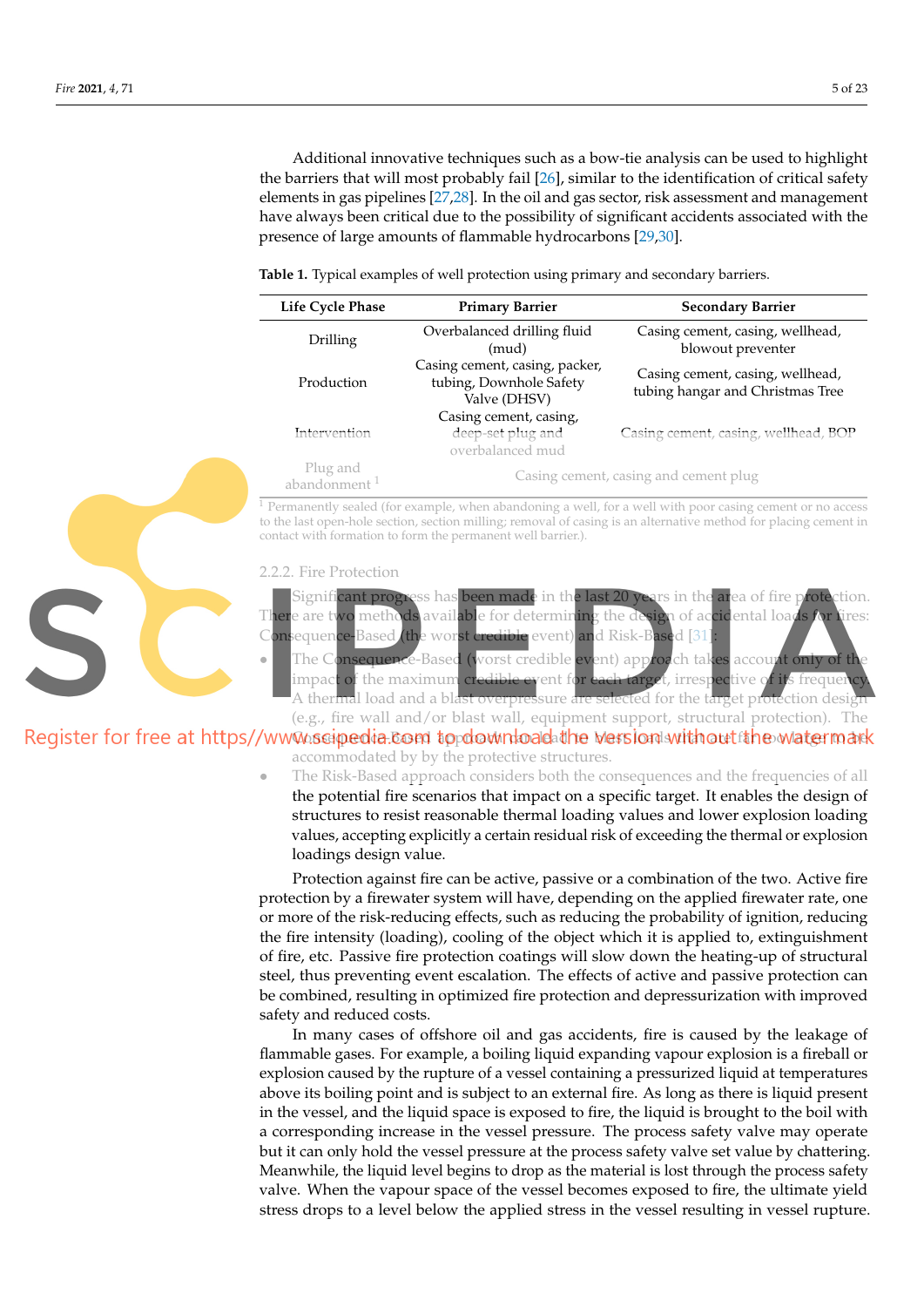Since the remaining liquid is at its boiling point at the process safety valve set pressure, it rapidly expands into a fire ball with intense surface heat flux. Further damage can also be caused by vessel rupture with a fuel-air explosion, fragmentation of the vessel and ejected fragments. In general, processes in a pressure vessel system affected by fire can include:

- Heat transfer by thermal radiation and convection from the fire onto the vessel shell, the surface of fire protective coating, the thermal insulation or the protective shield (if applied);
- Heat transfer through the fire protective coating, the thermal insulation or the protective shield;
- Heat conduction through the vessel shell resulting in time-dependent temperature distribution;
- The reduction in the material strength with rising temperatures;
- Heat transfer by thermal radiation and convection from the inner vessel surface to the vessel contents;
- The thermodynamic equilibrium of the liquid and vapour in the vessel constantly adjusting to changing temperature;
- Variation of the pressure in the vessel due to depressurization counter-acted by the increase in the pressure due to heat input, and the boiling and expansion of the vessel contents;
	- A progressive reduction in the yield stress of the vessel wall due to the steadily increasing temperature as long the external heat input persists;
- A progressive increase in the applied stress in the vessel due to the increase in pressure;
- Loss o<mark>f the mate</mark>rial strength of the vessel and vessel rupture with the release of a large mass of flammable vapour at its boiling point and ignited by the fire into a rising fireball; Structural effects on the vessel from a sudden release of stored energy at high pre

The potential consequences of a boiling liquid expanding vapour explosion event over-pressure blast wave that is generated as a result of the rapid expansion of t superheated liquid, a fireball and the thermal effects generated as a result of the rapid

Register for free at https//www.seipedia.edmeddidowhload the versiontivithou fragewatermark be propelled (projectiles), which may puncture walls, pipes, structures and equipment and further consequences thereof, such as the loss of containment of process components resulting in additional fires and explosions ("domino" effects) as the above consequences may be both near and far afield; injuries and fatalities of plant personnel; and injuries and fatalities of personnel on another facility close to the rig.

> Though the risk of a boiling liquid expanding vapour explosion is not tolerable, it is practically impossible to design a vessel rapid depressurization system whose activation could prevent it, as it places a significant load on the flare as well as generating cryogenic temperatures in the pipework that cause embrittlement failures. The vessel and also in some cases the connected pipework carrying flammable fluids, require protection with passive fire protection coatings to prevent boiling liquid from expanding vapour explosions.

> The initiating scenarios for fire and explosions to be considered in hazard identification include ignited leaks from pressure vessel failures, atmospheric tank failures, pipework ruptures, flange leaks, valve leaks, instrument fitting failures and leaks from rotating equipment (pumps, compressors, turbines), etc. The root causes of the above may be the corrosion or erosion of material, material fatigue, material failure, process overloads (pressure, temperature), structural overloads, fabrication/installation errors, seismic effects resulting in leaks, dropped objects, ship collisions and extreme weather such as hurricanes, tsunami, etc.

Three aspects of fires are to be considered during offshore accidents:

- 1. The loss of containment, resulting in a fire and the thermal effects on people, equipment and structures;
- 2. Escalation of an initial event resulting in a fire, where the escalating event needs to be prevented and/or vulnerable structures and equipment need to be protected;

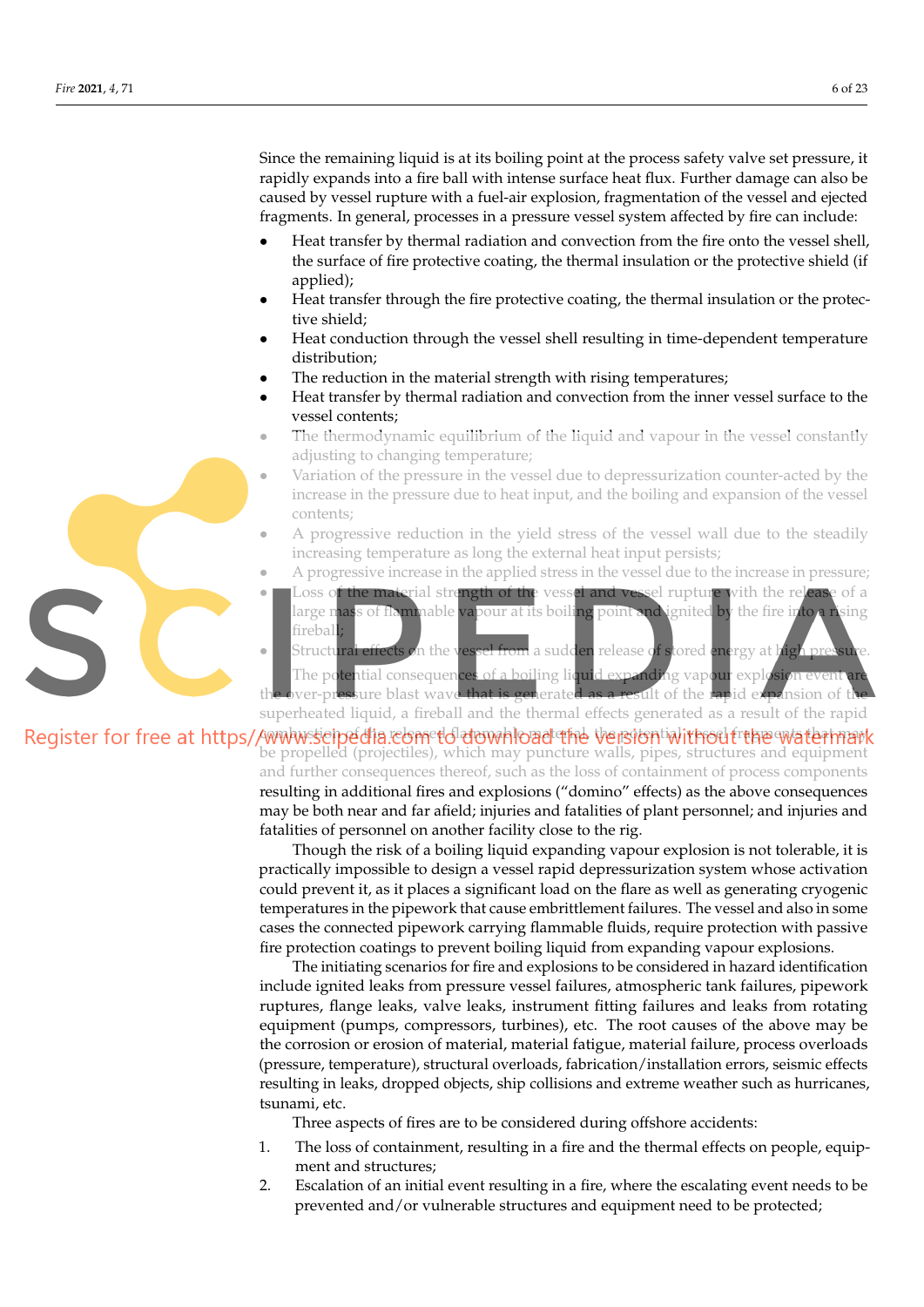3. The impact of smoke and toxic combustion products in fires.

The failure of pipework, vessels, equipment and structures exposed to fire depends on the fire load on the target. The parameters affecting the fire loadings include fire intensity (firewater system effectiveness, obstructions to flame), flame spread (flame dimensions, unobstructed/obstructed flame), flame orientation and fire duration (by the effects of depressurization).

Traditionally, pressure vessel protection in designs is provided by the American Petroleum Institute (API) technical standard RP 521, which simplistically states that the vessel and its depressurization system needs to be designed to survive and remain functional for the duration of a fire to a set level of pressure for a set duration, which may be inadequate [32] due to the short estimated time from the start of a fire to the point in time when the applied stress exceeds the vessel strength and the vessel ruptures. The vessel requires a fire protection coating in order to carry out all actions required on the rig to save the lives of personnel working on it.

It should be noted that the scope of the European pressure equipment Directive and the ATEX Directive for protection against explosions does not extend to offshore oil activities [14]. Instead of the ATEX Directive for protection against explosions, the International Electrotechnical Commission System for Certification to Standards Relating to Equipment for Use in Explosive Atmospheres (IECeX) should be used in Europe.

#### **3. Analysis of the Largest Offshore Oil and Gas Accidents**

Operational conditions of industrial systems are usually close to steady-state conditions. When an accident happens as a result of a process or operational deviations, it very often escalates quickly, and the control systems have to respond to the transient condition promptly with corresponding supporting actions from operating personnel. This sect**ion provid**es an <mark>overview o</mark>f the largest offsho<mark>re oil and g</mark>as accidents togeth with analyses of their causes.

*3.1. Overview of the Largest Accidents*

## This section lists the most severe accidents in the history of the offshore oil and gas industry in terms of the number of fatalities or their impact on the environment [33]. It

describes them and explains what lessons have been learned from them [34–36]. The accidents are listed by the date of occurrence and the list is far from definitive. The described accidents resulted in more than 10 fatalities or if not, the accident caused large environmental damage. The accidents are from 1956 to 2010 and they occurred all around the world.

#### 3.1.1. Qatar 1 Jack-Up Rig

The Qatar 1 jack-up rig incident occurred in the Arabian Gulf in December 1956 with 20 fatalities [37]. The rig collapsed during towing due to the pontoons supporting the platform breaking loose causing the rig to sink.

#### 3.1.2. C. P. Baker Drilling Barge

The C. P. Baker catamaran-type drilling barge accident occurred in the USA's waters in June 1964 with 21 fatalities [38]. There were two cranes onboard, located on the outboard edge of each hull and eight anchors were used to keep the vessel in position; on the night of the accident, two support vessels were moored next to the C. P. Baker. A shallow gas blowout between the hulls followed by flooding of the drilling barge and by a rapid explosion (the explosion occurred about five minutes after the blowout was first noticed) caused the accident. Water entered the vessel through open doors on the main deck and electric power was lost shortly after. An explosion and fire engulfed the whole vessel, which sank stern-first. Gas continued to erupt and burn for the following 13 h, with limited gas release continuing for the following month. Most survivors evacuated the vessel by

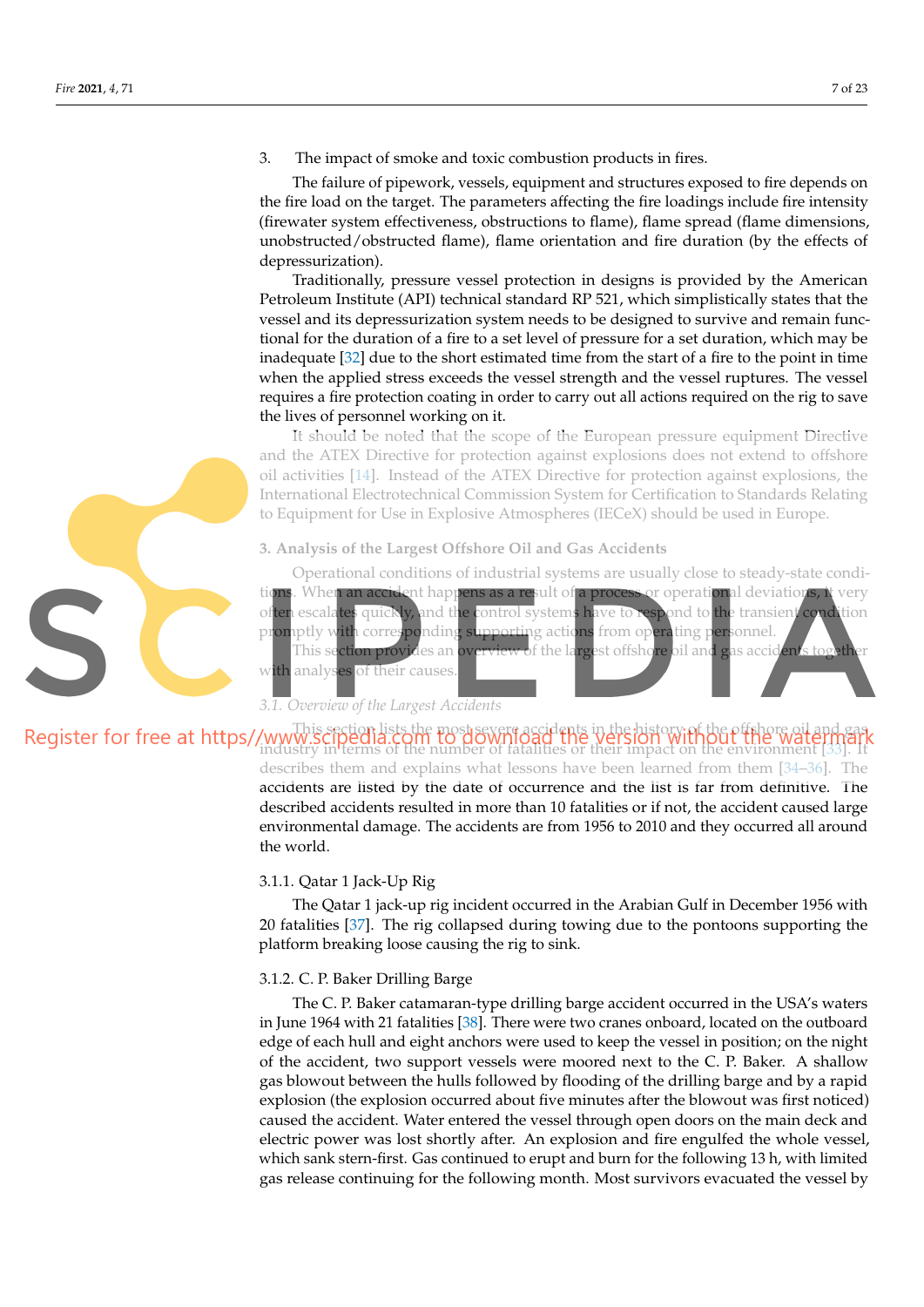jumping from the port bow, after which the two support vessels pulled away from the burning C. P. Baker and began picking up survivors from the water.

The lack of geotechnical information on shallow gas and the lack of regulatory requirements for blowout protection for shallow gas depths were established as the causes of the accident.

## 3.1.3. Sea Gem Jack-Up Rig

The Sea Gem jack-up rig accident occurred in British waters in December 1965 with 19 fatalities [39]. Material failure caused by corrosion, temperature changes and cyclic loading on the legs was the main cause of this accident. Before the accident, the crew were in the process of relocating the rig to another site approximately 3.7 km away. This process involved lowering the rig onto the surface of the water to allow the platform to be towed to the new site. When the rig was lowered, two of the legs crumpled and broke, causing the rig to capsize (two of the rig's ten legs failed), with equipment and people sliding off into the sea.

As the radio hut was among the equipment that fell into the sea, the rig never sent out an emergency signal. A nearby ship observed the rig capsizing, and the crew from that ship sent out emergency signals and proceeded to help rescue the crew together with military and civilian helicopters.

#### 3.1.4. Gemini Jack-Up Rig

The Gemini jack-up rig incident occurred in the Gulf of Suez in October 1974 with 18 fatalities [35]. Leg failure caused this accident

#### 3.1.5. Ocean Express Jack-Up Ri

The O<mark>cean Express</mark> jack-up rig incident occurred in Mexican waters in A<sub>l</sub> 13 fatalities [40]. A lack of knowledge of vessel stability and severe weather condition caused the accident. The drilling derrick and an inadequately supported pipe on the d moved to cause a deck list while the rig was under tow. Partial flooding followed, tow

# lines were lost and finally, the evacuation capsule sank.<br>Register for free at https//www.scipedia.com to download the version without the watermark

3.1.6. Ekofisk Bravo Production Platform Blowout

The Ekofisk Bravo production platform blowout occurred in Norwegian waters in April 1977 with no fatalities [41–43]. The cause of the accident was a blowout that occurred due to human error during maintenance operations (an incorrectly installed downhole safety valve). The accident occurred during a workover on the production well, when production tubing was being pulled while the blowout preventer had not yet been installed. The blowout did not cause fire or loss of life or injuries but it did result in a major oil spill.

#### 3.1.7. Ixtoc I Semisubmersible Drilling Rig

The Ixtoc I semisubmersible drilling rig accident occurred in Mexican waters in June 1979 with no fatalities  $[44]$ . Mud circulation was lost during the drilling operation, causing a blowout followed by a fire and an explosion. When circulation stopped, the decision was made to pull the drill string and plug the well. Without the hydrostatic pressure of the mud column, oil and gas were able to flow unrestricted to the surface. The blowout preventer was closed on the pipe but could not cut the thicker drill collars, causing a blowout followed by gas ignition and flames that engulfed the rig, which subsequently collapsed and sank.

#### 3.1.8. Bohai 2 Jack-Up Rig

The Bohai 2 Jack-Up Rig event occurred in Chinese waters in November 1979 with 72 fatalities [36]. The main cause of this accident was the incorrect stowing of deck equipment during severe weather followed by damage to the deck and flooding. Standard tow procedures for adverse weather conditions were not followed (training of the crew on the

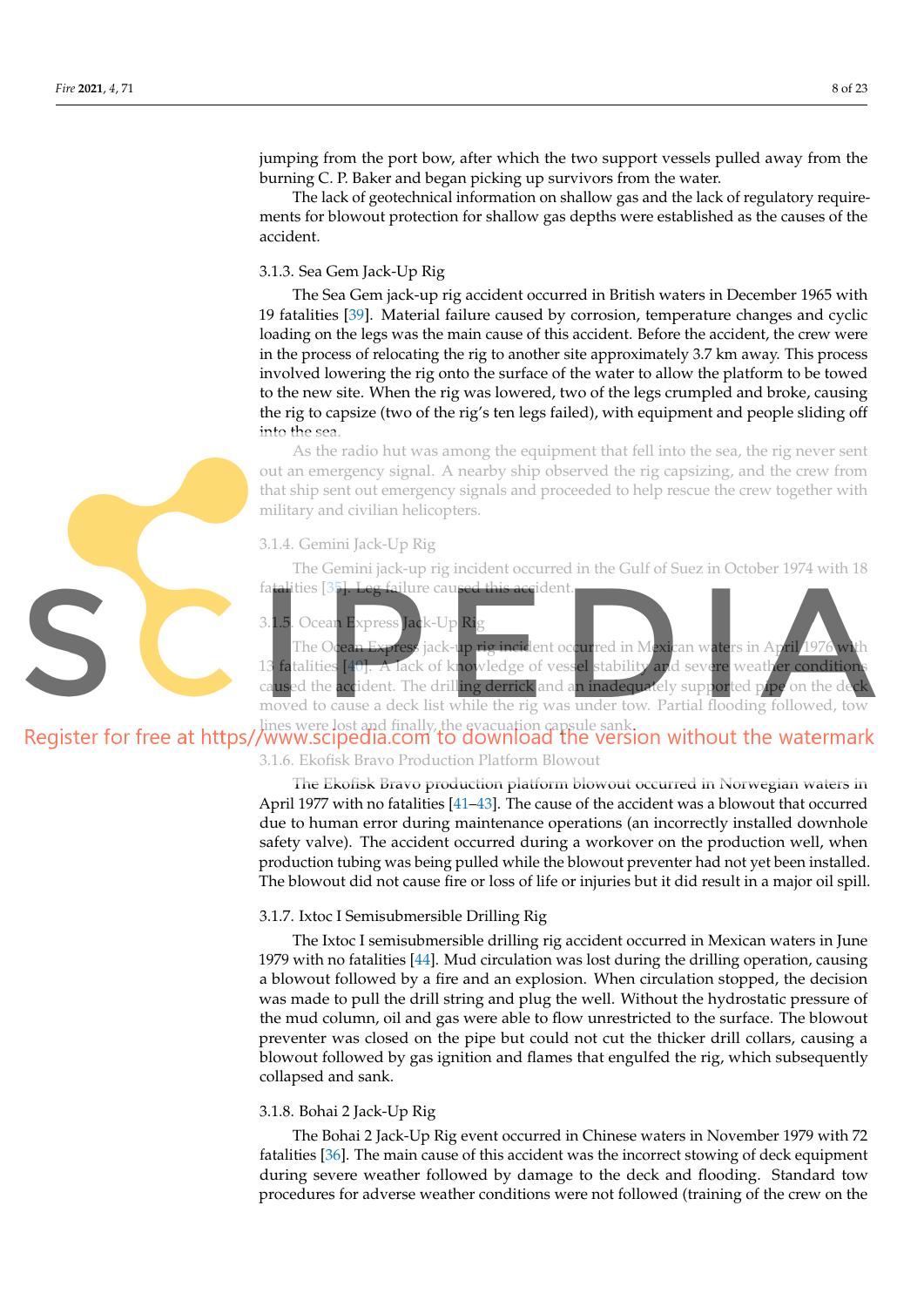use of lifesaving equipment and emergency evacuation procedures were insufficient). The accompanying tow boat was unable to perform basic rescue operations of the crew from the water.

3.1.9. Alexander L. Kielland Semisubmersible Accommodation Vessel (Floating Hotel—Flotel)

The Alexander L. Kielland semisubmersible accommodation vessel (floating hotel) accident occurred in Norwegian waters in March 1980 with 123 fatalities [45,46]. The vessel was located on the Ekofisk field in the Norwegian Continental Shelf. Only 89 out of 212 workers survived the accident, and most died by drowning as the platform turned upside-down in deep waters. The main cause of this accident was material fatigue (an undetected fatigue crack in the weld on the subsea part of the platform) resulting in a collapse of the rig leg. It took 14 min from the initial failure of the leg to the eventual capsize. Ineffective command structures in the event of an accident and severe gale force winds (but not a severe storm) significantly contributed to the accident. The initial crack had most probably existed since the rig was built, but will have developed over time, resulting in the remaining steel being 50% damaged at the time of the accident. During the evacuation, only one life raft was launched successfully, while the rest were smashed against the platform by high waves during their launch.

In response to the Alexander L Kielland disaster, command organization was tightened and a clear authority who would order abandonment in case of emergency was identified. These revised command structures, similar to conventional shipping command structures, are now frequently put into use when vessels lose anchorage in storm conditions or when

fixed installations are threatened by out-of-control vessels. The fa**ilu**re to deploy lifeboats led to new legislation regarding on-load release hooks for lifeboats on oil r

One of the major responses to the Alexander L Kielland accident was the introductio of the Norwegian Petroleum Act in 1985, which has undergone significant improvements since its introduction.

## Register for free at https//WWW.stipedia.comit download the version without the watermark

The Bohai 3 jack-up rig accident occurred in Chinese waters in June 1980 with 70 fatalities [36]. The cause of the accident was a blowout followed by a fire. The blowout preventer failed to seal the well.

#### 3.1.11. Hasbah 6 Jack-Up Rig

The Hasbah 6 jack-up rig accident occurred in the Persian Gulf in October 1980 with 19 fatalities [47]. The accident involved a blowout, including the release of hydrogen sulfide gas. It happened during the drilling of an exploratory well. The blowout was not stopped due to a failure of the blowout preventer. No fire occurred.

#### 3.1.12. Ocean Ranger Semisubmersible Drilling Rig

The Ocean Ranger semisubmersible drilling rig accident occurred in Canadian waters in February 1982 with 84 fatalities  $[48]$ . It was one of the biggest rigs built at the time. The rig sank and collapsed due to the fatigue of material during severe weather. Design flaws in the construction of the rig, mainly in its ballast control system and the malfunction of the life rafts associated with insufficient training of the crew for response to accidents resulted in loss of life. No fire occured during this accident.

#### 3.1.13. Nowruz Platform

The Nowruz platform accident occurred in Iranian waters in March 1983 with 11 fatalities [49]. A tanker collided with the Nowruz platform, causing a major release of oil from a collapsed riser and a subsequent fire. The accident occurred during the war between Iraq and Iran and the capping operation was delayed; the Iranians capped the

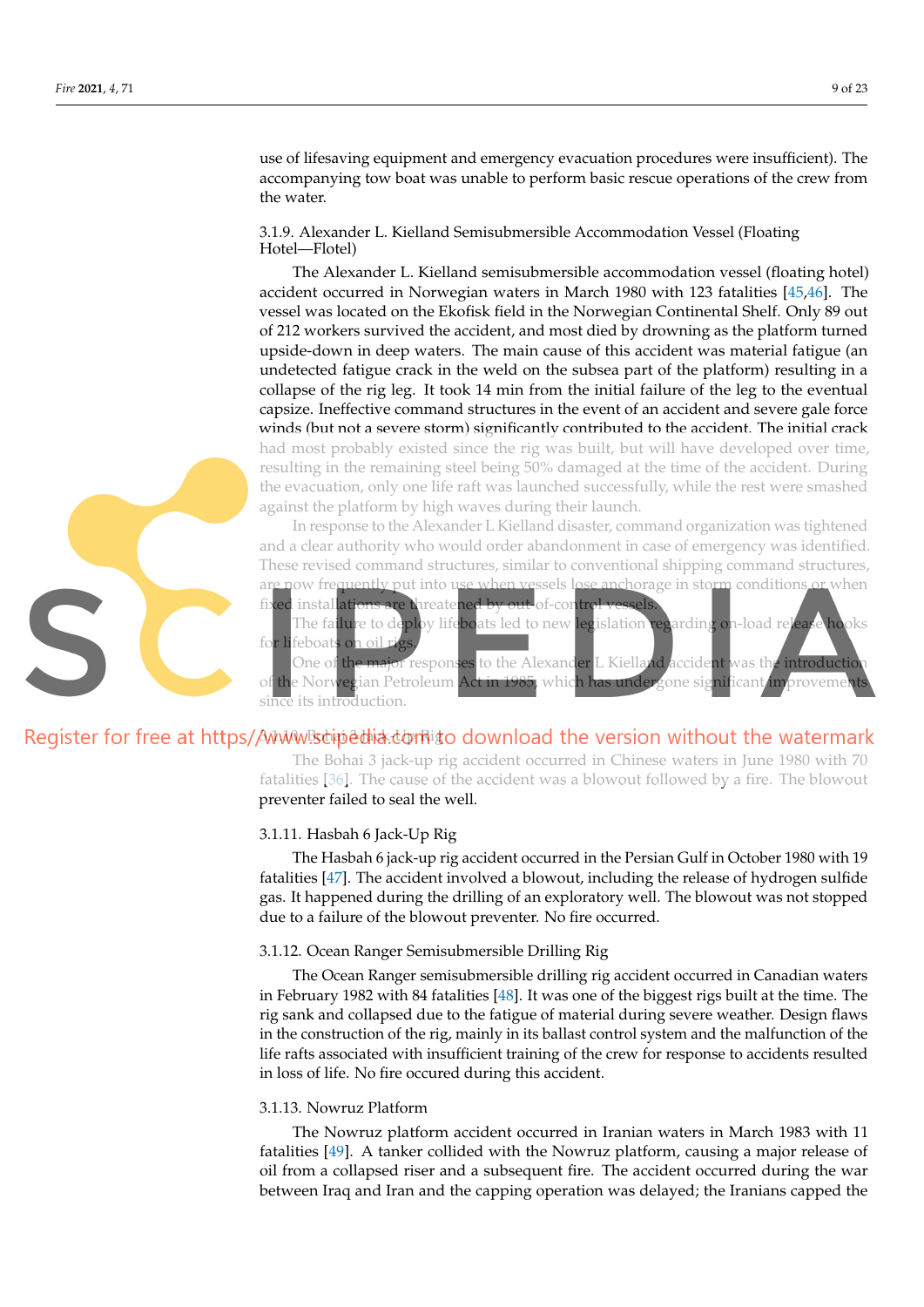well around a half year after the initial accident. This platform was also attacked by Iraqi planes. Additional accidents occurred in this zone and during the capping operation, an additional nine workers sadly lost their lives.

#### 3.1.14. Glomar Java Sea Drillship

The Glomar Java Sea drillship accident occurred in Chinese waters in October 1983 with 81 fatalities (no survivors) [50]. The cause of the accident was the loss of the stability and integrity of the drillship due to severe weather. The moorings could be released from the central control positions, as long as main power was available but it appeared that the hydraulic system could not be supplied from the emergency switchboard. The severity of the storm was underestimated by senior personnel. Additionally, there were obvious difficulties in communications with the shore and supply vessel, associated with incompatibilities in procedures for the various actions of personnel (infrequent training exercises in embarkation to and the launching of life craft) and the lack of clarity in the command structure. The ship sank.

#### 3.1.15. Enchova Central Fixed Jacket Production Platform

The Enchova Central platform accident occurred in Brazilian waters in August 1984 with 42 fatalities [51]. The blowout was caused by a bad cementing job and was followed by a fire and an explosion. Most workers were evacuated by helicopter or life raft, but 36 died due to a malfunction of the lowering mechanism in one life raft (the raft was first vertically suspended and then fell 20 m), while another six died jumping from the platform the sea. The platform suffered an additional blowout in 1988 after which there was also a fire and an explosion; however, that incident was without any fatalities. This second blowout occurred during workover to convert one well from oil to gas production. It was followed by a fire which lasted around one month while the blowout was alleviated through two wells specially drilled for that purpose. The platform was declared a total los and after around 18 months it was replaced by a new one



#### 3.1.16. Piper Alpha Platform

Register for free at https//www.seipedia.com.to.download.the.wersion.without the watermark

with 167 fatalities [52–55]. Only 61 out of the 226 workers survived the disaster. A fire and an explosion were caused by a condensate pump during general reconstruction, and by a lack of communication to the platform's crew. This is to date the deadliest accident in the history of the offshore oil and gas industry and was a milestone that reshaped offshore safety legislation and practices. The accident destroyed the entire facility. It took close to three weeks to control the fire.

A leakage occurred from one of the platform condensate pipes on 6 July 1988. A pressure safety valve was removed from compressor A for recalibration and recertification and two blind flanges were fitted onto the open pipework. Pump B tripped during the night and the crew decided to switch to the missing pump A; gas condensate leaked from the two blind flanges which were fitted onto the open pipework. All risers were subsequently ignited by fire and exploded, which was followed by the structural collapse. The crew from the connected platforms saw the fire but did not stop the gas and oil flow from their platforms toward the Piper Alpha platform. Firewalls that would have resisted a fire on the oil platform failed to resist the gas explosions.

Brought on stream in 1976, Piper Alpha was one of biggest piled offshore oil platforms in the UK, representing about 10% of the UK's total crude production at the time. In addition to crude oil, the offshore platform started producing gas in early 1988 and had three main gas transport risers and another export riser before the accident.

In 1990, the official public inquiry concluded that the initial condensate leak was the result of maintenance procedure failure. The inquiry, which was documented in the Cullen Report [56], was critical of the operator for having inadequate maintenance and safety procedures. Consequently, after the accident the UK Government's Health and Safety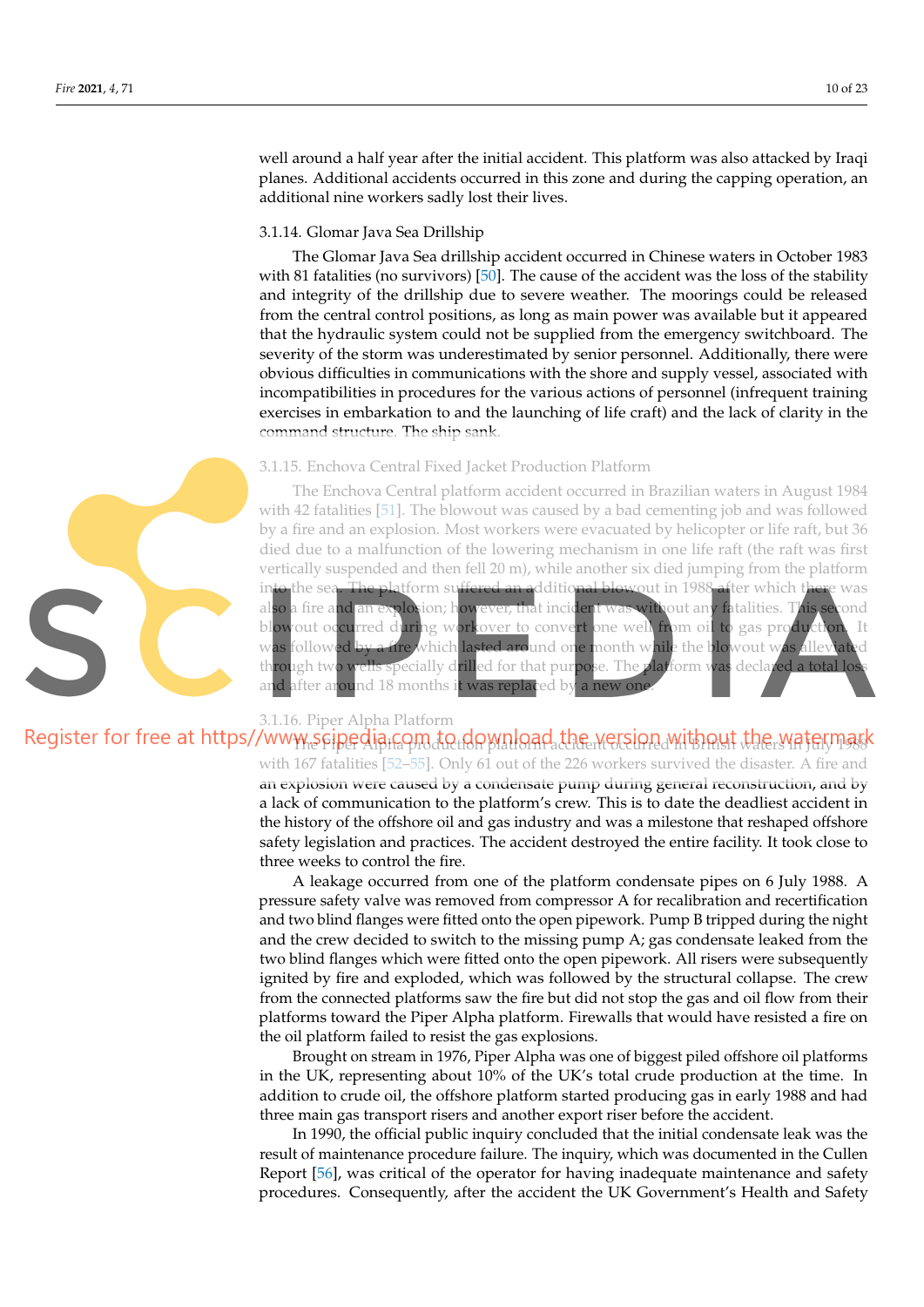Executive (HSE) was given the responsibility of implementing the recommendations: the introduction of regulations requiring the operator of every fixed and mobile installation operating in British waters to submit a Safety Case, for its acceptance, to the Health and Safety Executive (HSE). Moreover, traditional prescriptive safety legislation was replaced with a more progressive "goal-setting" model (kept in the EU's offshore safety Directive 2013/30/EU [57]), rather than presenting operators with a fixed checklist of targets that had to be satisfied to meet statutory requirements.

The Piper Alpha tragedy resulted in a cultural shift within the offshore oil and gas industry.

#### 3.1.17. Seacrest Drillship

The Seacrest drillship accident occurred in Thai waters in November 1989 with 91 fatalities [58]. Only 6 out of the 97 crew members onboard were rescued. Poor storm prediction and inadequate weather warnings associated with a possible error in the stability of the ship and a mechanical failure in the anchoring system were the main causes of this accident. It was reported missing on 4 November 1989 and was only found floating upsidedown by a search helicopter the next day. The capsizing was believed to have occurred so quickly that there was no distress signal and no time for the crew members to respond to the disaster.

## 3.1.18. DB 29 Pipeship

The DB 29 pipeship accident occurred in Chinese waters in August 1991 with 22 fatalities [59]. The barge had been laying a pipe for an offshore oilfield in the South China Sea and at the time of its sinking was on passage being towed by the tug. The barge did not have its own propulsion and was overloaded. No fire or explosion was involved in this accident.

#### 3.1.19. Petrobras P-36 Semi-Submersible Floating Production Unit

The Petrobras P-36 floating production unit accident occurred in Brazilian waters in March 2001 with 11 fatalities [60]. A fire and an explosion were caused by overpressure and a rupture in a tank, which caused the leaking of hydrocarbon vapour due to design faults and errors in the activation of equipment. Two sea water pumps were under repaired without measures in place in case of emergency. Inadequate contingency plans and the inadequate training of personnel for dealing with emergency ballast and stability control situations were also identified.

Following this accident, the Brazillian national regulator updated the technical regulations of safety management systems for marine drilling installations and oil and gas production. The new regulations established seventeen management practices [61] divided into three groups: leadership, personnel and management. In general, the goals of the new procedure were to establish an objective approach to safety that required operators to document safety, health and environmental procedures. New requirements were introduced demanding that operators (i) document their analysis of the main risks using qualitative methods such as hazard identification, (ii) provide better human training and (iii) prevent accidents of a similar nature from reoccurring [61].

#### 3.1.20. Adriatic IV Gas Production Platform

The Adriatic IV gas production platform accident occurred during drilling operations in the Mediterranean Sea near the Egyptian coast in August 2004 with no fatalities [62]. The gas blowout occurred during drilling operations and was followed by a fire and an explosion; the platform was damaged beyond repair. The fire spread due to unknown reasons and lasted over a week before being brought under control. One positive circumstance was that the production ceased during the drilling operation as a precautionary measure based on a prior appropriate recommendation. Production from the same site resumed, and after less than a year had achieved the same full rate as before the accident.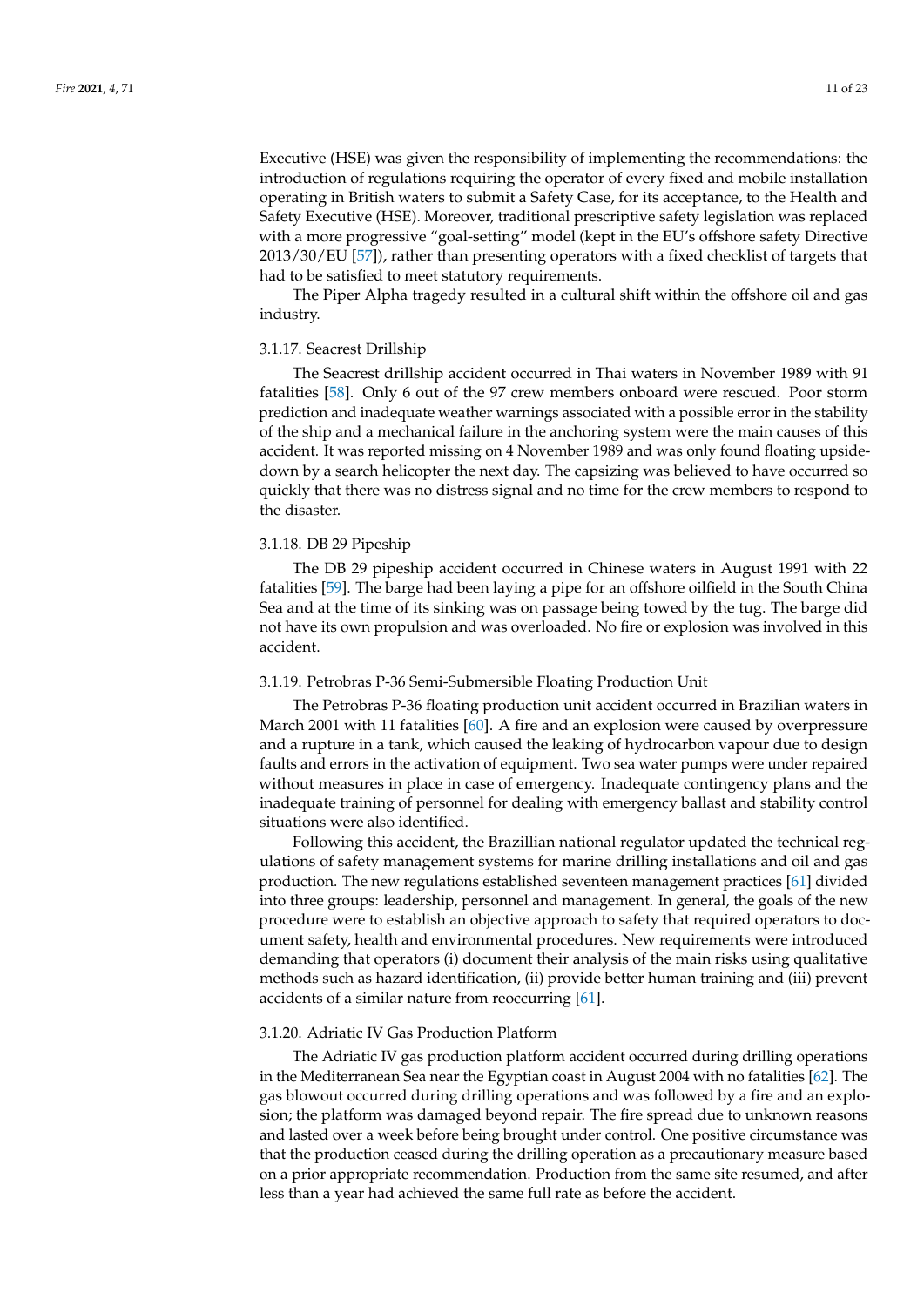### 3.1.21. Mumbai High North Platform

The Mumbai High North production platform accident occurred in Indian waters in July 2005 with 22 fatalities [63]. The facility was one of four bridge linked platforms receiving oil and gas from 11 satellite unmanned platforms with multiple import risers and gas lift export risers, all next to each other. A multipurpose support vessel was completing a diving task when a crewmember was injured. Due to severe weather conditions, it was not possible to use the helicopter, and the injured crewmember was safely evacuated to the platform. During the manoeuvre, the support vessel struck several marine risers which caused a gas leakage followed by a fire and an explosion because the fluid flow in the risers was not contained by emergency shutdown valves. The destructive fire lasted around two hours and nearby platforms were severely affected by heat radiation. India did not have any kind of regulatory body for offshore oil and gas but after this accident it started to collaborate with the USA (taking advantage of its extensive experience) to develop appropriate regulations.

#### 3.1.22. Usumacinta Jack-Up Rig

The Usumacinta drilling jack-up rig accident occurred in Mexican waters in October 2007 with 22 fatalities [64]. A collision due to the severe weather conditions caused a release of gas. Subsequently, the subsea valves of wells were closed to stop the leakage of oil and gas, but unfortunately the valves had been damaged in the collision and some leakage continued after these safety valves were closed. This resulted in the evacuation of 81 workers. Later, a spark from containment work caused a significant fire which was contained after few hours, but a second fire caused immense damage to the platform, including the collapse of its derrick and severe damage to the cantilever deck and connecting bridge. The life rafts were not structurally strong enough to handle the weather conditions; this fault was one of the direct causes of the severe loss of life. A total of 56 days elapsed between the initial collision and the regaining of complete control of the well. The platform was not properly designed for horizontal motion, and this was the primary cause of this accident.

#### 3.1.23. Montara Production Platform

The Montara production platform accident occurred in Australian waters in August 2009 without any fatalities. A major oil spill and fire resulted from the blowout of the Montara oil well, which was caused by the failure of well cement and lasted 10 weeks. The blowout preventer had not been not installed. The West Atlas drilling rig, temporarily connected by bridge to the Montara platform, was completely burnt down and had to be dismantled for scrap.

The inquiry into the causes of the Montara accident found significant problems caused by the complicated arrangement where powers were split between regional and national authorities. This accident led to changes in Australian offshore regulations for oil and gas.

#### 3.1.24. Macondo Deepwater Horizon Semisubmersible Drilling Rig

The Macondo Deepwater Horizon semisubmersible drilling rig accident occurred in the USA's waters in April 2010 with 11 fatalities [65]. Bad cementing work (concrete at the bottom of the well did not seal off hydrocarbons in the formation) caused a blowout followed by a fire and an explosion. Further, the blowout preventer was inadequately designed (single-blind shear ram, unable to cut through tool joints). The crew also misinterpreted the test, which showed that the oil and gas arrived through drilling pipes toward the surface. Finally, the well blew out and spilt over 4 million barrels of crude oil, causing huge environmental damage. Moreover, methane gas was released from the well under high pressure, shot up and out of the drill column, expanded onto the platform and then ignited and exploded (the fire subsequently engulfed the platform). The well was declared sealed after 153 days.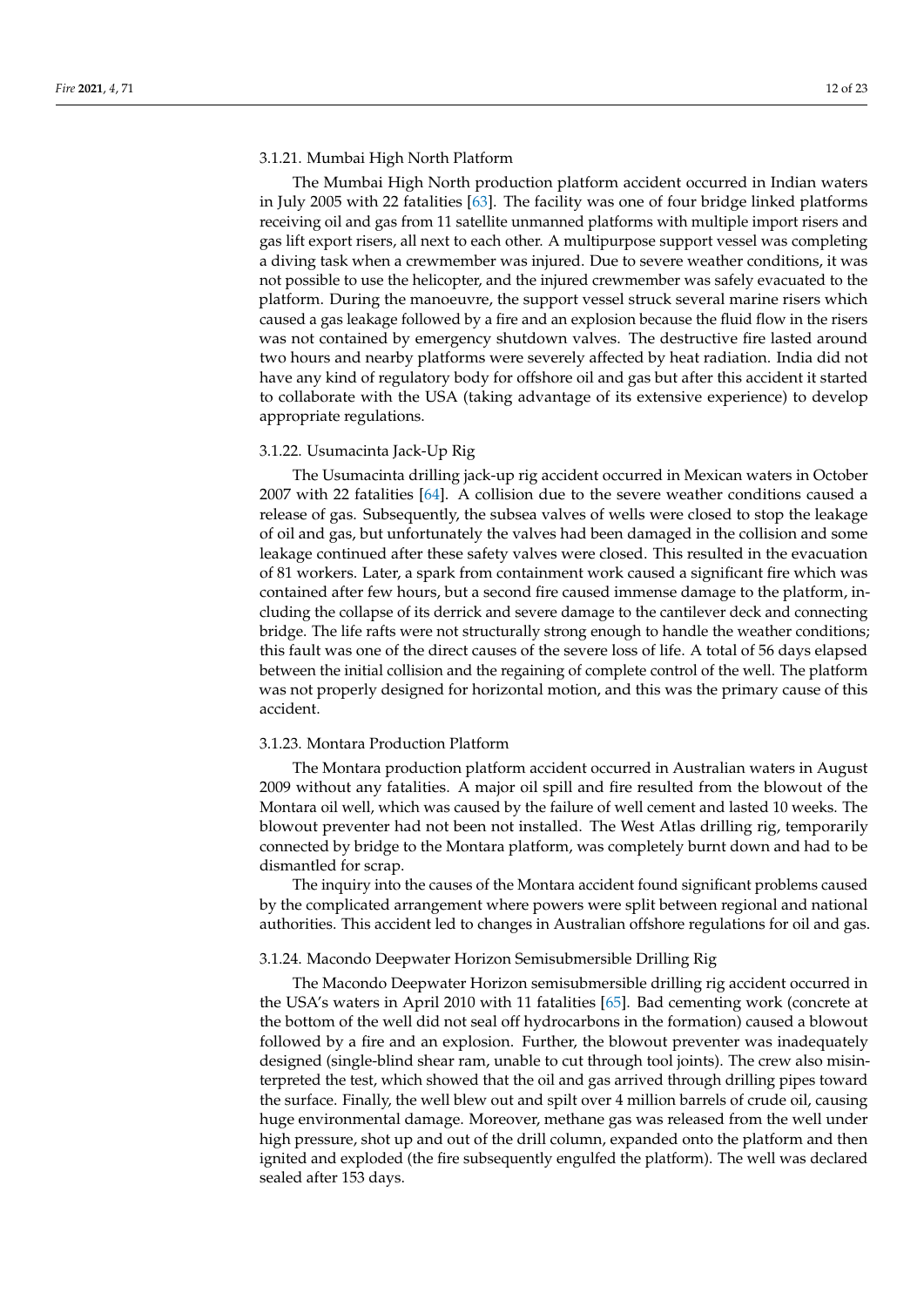This accident has had a huge impact on the improvement of oil and gas offshore regulations worldwide.

*3.2. Main Causes of the Offshore Accidents and Uncertainties around Their Origins* 3.2.1. Overview of the Main Causes of the Accidents

Table 2 gives a short overview of the accidents briefly described above in this review article.

**Table 2.** Short overview of the presented offshore oil and gas accidents with their causes.

|                                  | <b>Type</b>                                              | Description of<br>the Cause | Fire           | <b>Number of Fatalities</b> |
|----------------------------------|----------------------------------------------------------|-----------------------------|----------------|-----------------------------|
| 1. Qatar 1 jack-up rig           | Jack-up rig                                              | Collapsed during tow        | No             | 20                          |
| 2. C. P. Baker                   | Drilling barge                                           | Blowout                     | Yes            | 21                          |
| 3. Sea Gem                       | Jack-up rig                                              | Material failure            | No             | 19                          |
| 4. Gemini                        | Jack-up rig                                              | Material failure            | N <sub>o</sub> | 18                          |
| 5. Ocean Express                 | Jack-up rig                                              | Vessel stability            | No             | 13                          |
| 6. Ekofisk Bravo                 | Production platform                                      | Blowout                     | N <sub>o</sub> | $\theta$                    |
| 7. Ixtoc I                       | Semisubmersible drilling rig                             | Blowout                     | Yes            | $\mathbf{0}$                |
| 8. Bohai 2                       | Jack-up rig                                              | Collapsed during tow        | No             | 72                          |
| 9. Alexander L. Kielland         | Semisubmersible accommodation<br>vessel (floating hotel) | Material failure            | N <sub>o</sub> | 123                         |
| 10. Bohai 3                      | Jack-up rig                                              | Blowout                     | Yes            | 70                          |
| 11. Hasbah 6                     | Jack-up rig                                              | Blowout                     | No             | 19                          |
| 12. Ocean Ranger                 | Semisubmersible drilling rig                             | Material failure            | N <sub>o</sub> | 84                          |
| 13. Nowruz platform              | Production platform                                      | Blowout                     | Yes            | 11                          |
| 14. Glomar Java Sea              | Drillship                                                | Vessel stability            | No             | 81                          |
| 15. Enchova Central              | Fixed jacket production platform                         | Blowout                     | Yes            | 42                          |
| 16. Piper Alpha                  | Production platform                                      | Error during<br>maintenance | Yes            | 167                         |
| 17. Seacrest                     | Drillship                                                | Vessel stability            | N <sub>o</sub> | 91                          |
| 18. DB 29                        | Pipeship                                                 | Collapsed during tow        | No             | 22                          |
| 19. Petrobras P-36               | Production floating unit                                 | Error during<br>maintenance | Yes            | 11                          |
| 20. Adriatic IV                  | Gas production platform                                  | Blowout                     | Yes            | $\overline{0}$              |
| 21. Mumbai High North            | Production platform                                      | Collision                   | Yes            | 22                          |
| 22. Usumacinta                   | Jack-up rig                                              | Collision                   | Yes            | 22                          |
| 23.Montara                       | Production platform                                      | Blowout                     | Yes            | $\theta$                    |
| 24. Macondo Deepwater<br>Horizon | Semisubmersible drilling rig                             | Blowout                     | Yes            | 11                          |

Of the 24 listed accidents, 12 had an associated fire, i.e., 50%. Almost every blowout resulted in a fire; fires also occurred during the two collision accidents (both associated with gas leakage) and in one case a fire occurred during maintenance (also due to leakage of gas). Collapses during towing, collapses due to material fatigue or problems in stability usually do not result in fire (because gas leakage is avoided).

The main causes of the disasters can be approximately classified into the seven broad categories outlined in Table 3.

The above types of the causes versus the number of accidents where they occurred are summarized in Table 4. More than one of the main causes in Table 4 occurred at the same time in a considerable number of accidents. Table 4 also indicates that there is no single cause for a major incident, but a combination of causes, some latent and each contributing to the incident escalation sequence (the chain of events [66]).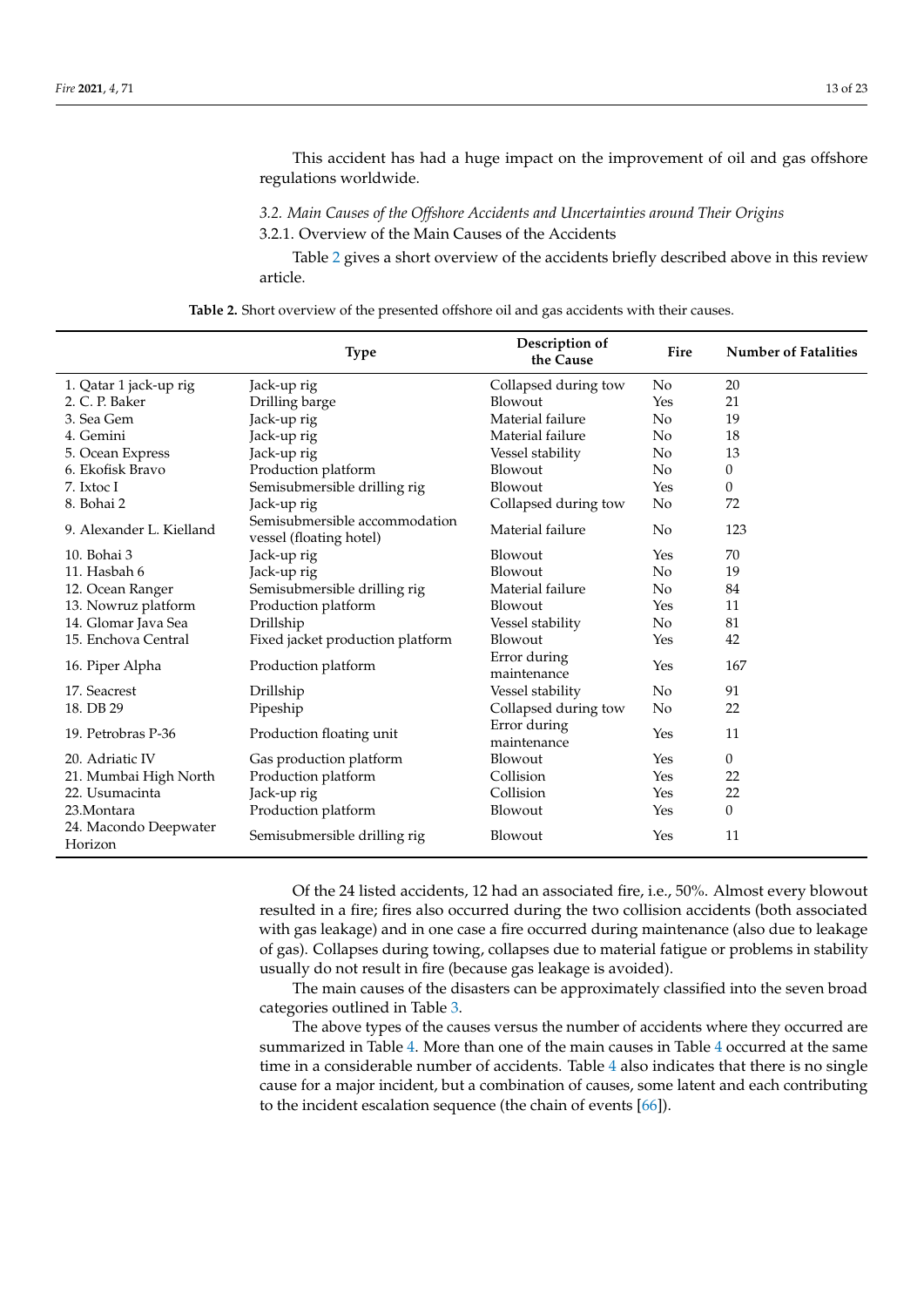|    | <b>Severe Weather</b>                                                                                                                                                                                                                    |
|----|------------------------------------------------------------------------------------------------------------------------------------------------------------------------------------------------------------------------------------------|
|    | Procedural failures (procedures not followed or inadequate, incompatibilities in<br>procedures, communication failures, ineffective command structure during the<br>accident, inadequate weather warnings, inadequate contingency plans) |
| 3. | Human factors (lack of training, inexperienced personnel, lack of knowledge of<br>procedures or inability to respond in emergency)                                                                                                       |
| 4. | Control system failure, including loss of well control and safety critical<br>equipment maintenance faults                                                                                                                               |
| 5. | Mechanical failures                                                                                                                                                                                                                      |
| 6. | Design flaws                                                                                                                                                                                                                             |
| 7. | Escape, evacuation and rescue failures                                                                                                                                                                                                   |

**Table 3.** Main causes of offshore oil and gas accidents.

**Table 4.** Overview of main causes of the accidents.

|                                        | Categories as Given in Table 3 |                 |   |    |   |                       |   |
|----------------------------------------|--------------------------------|-----------------|---|----|---|-----------------------|---|
| Accidents as Listed in Table 2         | 1                              | $\overline{2}$  | 3 | 4  | 5 | 6                     | 7 |
| 1. Qatar 1 jack-up rig                 |                                |                 |   |    |   |                       |   |
| 2. C. P. Baker                         |                                |                 |   |    |   |                       |   |
| 3. Sea Gem                             |                                |                 |   |    |   |                       |   |
| 4. Gemini                              |                                |                 |   |    |   |                       |   |
| 5. Ocean Express                       |                                |                 |   |    |   |                       |   |
| 6. Ekofisk Bravo                       |                                |                 |   |    |   |                       |   |
| 7. Ixtoc I semi                        |                                |                 |   |    |   |                       |   |
| 8. Bohai 2                             |                                |                 |   |    |   |                       |   |
| 9. Alexander L. Kielland               |                                |                 |   |    |   |                       |   |
| 10. Bohai 3                            |                                |                 |   |    |   |                       |   |
| 11. Hasbah 6                           |                                |                 |   |    |   |                       |   |
| 12. Ocean Ranger                       |                                |                 |   |    |   |                       |   |
| 13. Nowruz platform                    |                                |                 |   |    |   |                       |   |
| 14. Glomar Java Sea                    |                                |                 |   |    |   |                       |   |
| 15. Enchova Central                    |                                |                 |   |    |   |                       |   |
| 16. Piper Alpha                        |                                |                 |   |    |   |                       |   |
| 17. Drillship Seacrest                 |                                |                 |   |    |   |                       |   |
| 18. DB 29                              |                                |                 |   |    |   |                       |   |
| 19. Petrobras P-36                     |                                |                 |   |    |   |                       |   |
| 20. Adriatic IV                        |                                |                 |   |    |   |                       |   |
| 21. Mumbai High North                  |                                |                 |   |    |   |                       |   |
| 22. Usumacinta                         |                                |                 |   |    |   |                       |   |
| 23.Montara                             |                                |                 |   |    |   |                       |   |
| 24. Macondo Deepwater Horizon          |                                |                 |   |    |   |                       |   |
| Σ                                      | 8                              | 10              | 6 | 11 | 5 | 3                     | 6 |
| % of cause present in the 24 incidents |                                | 33.3% 41.6% 25% |   |    |   | 45.8% 20.8% 12.5% 25% |   |

From the reports of accidents, it is not always possible to make a distinction among causes; for example, it is not always clear if a procedural failure occurred or if human factors were predominant, etc. Moreover, sometimes the cause was unclear, as in the Adriatic IV accident.

Failure of well control and procedural issues are the dominant causes of accidents.

#### 3.2.2. Uncertainty Regarding the Main Causes of Accidents

To analyze the accidents, let us suppose that we observed 10 devices and that 2 such devices had failures during the certain time interval resulting in a probability of occurence  $A = 2/10 = 1/5$ , which can be defined as a proportion by category, p. Similarly, if in the group of 10 different observed devices, we noticed 3 failures, the probability of failure B  $= 3/10$ . For the third group of 8 devices, we noted 1 failure, resulting in a probability C  $= 1/8$ . The average probability of failure can be calculated as the total number of failures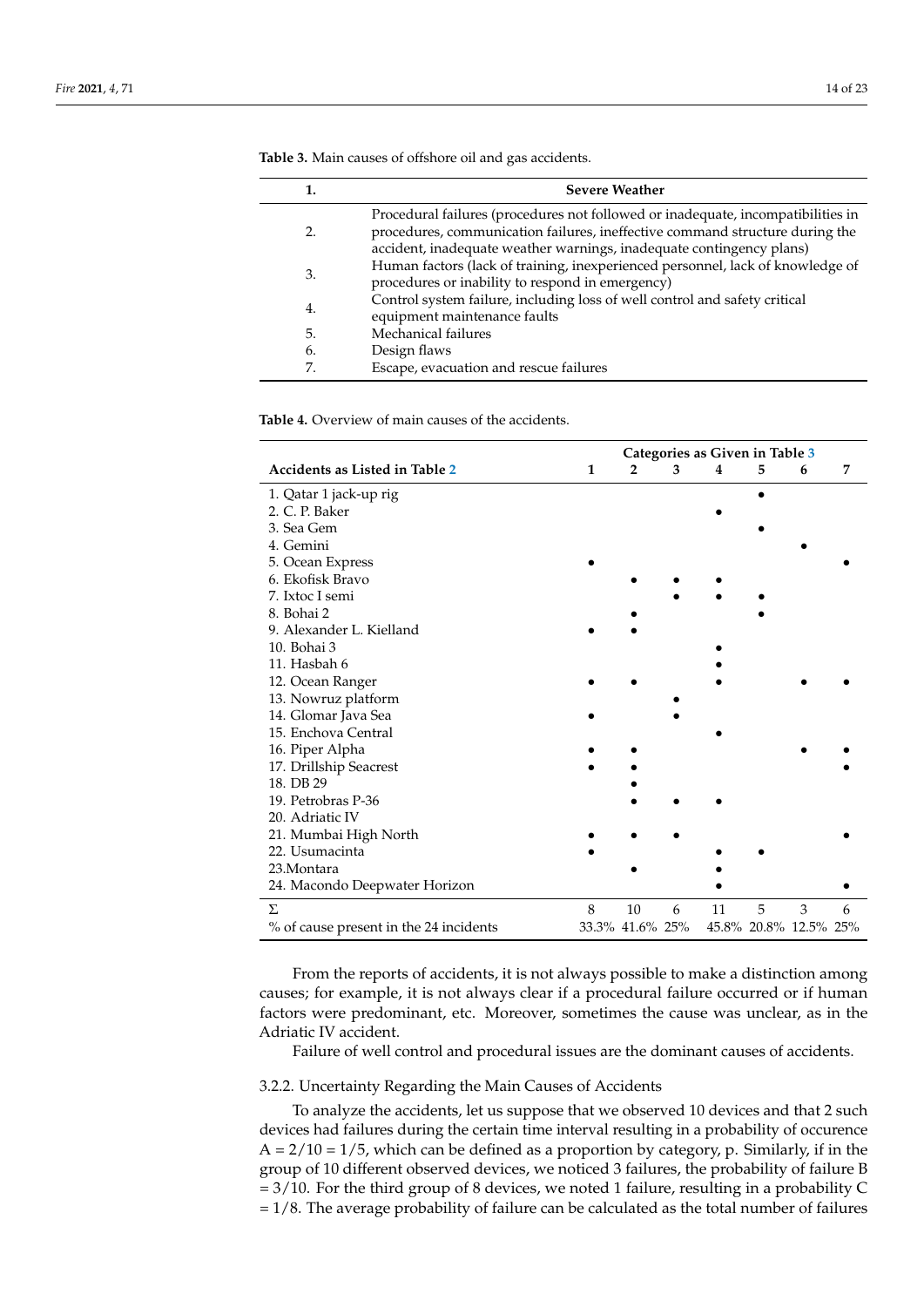divided by the total number of observed devices;  $(2 + 3 + 1)/(10 + 10 + 8) = 6/28 = 3/14$ , meaning that in total we observed 6 failures on 28 devices, which can be defined as a pooled proportion,  $P_0$ . The further size of the confidence interval where the probability to obtain the same result is governed by β-distribution (in probability theory and statistics, the β-distribution is a family of continuous probability distributions defined on the interval  $[0, 1]$ , where the confidence interval is always narrower for average cases than for every single observed case, because more information produces lower uncertainty (If we observe all devices and not only a random subset, the uncertainty would be zero).

In this section, the fluctuation of the total number of accidents in the identified seven categories (given in Table 3) of the main cause of accidents is analyzed using the exact confidence limits of binomial data [67,68]. The total numbers of accidents in the seven categories are summarized in Table 5.

**Table 5.** Overview of the main causes of the accidents, where p represents the proportion by category.

|                            |        | Categories as Given in Table 3 |       |              |       |       |       |       |
|----------------------------|--------|--------------------------------|-------|--------------|-------|-------|-------|-------|
| Y (Category) $1$           | Pooled |                                |       |              |       |       |       |       |
| k: Number of "hits"        | 49     | 8                              | 10    | <sub>t</sub> |       |       |       | 6     |
| N: Number of trials        | 168    | 24                             | 24    | 24           | 24    | 24    | 24    | 24    |
| $p = k/N$                  | 0.292  | 0.333                          | 0.417 | 0.250        | 0.458 | 0.208 | 0.125 | 0.250 |
| Lower Confidence Level-LCL | 0.234  | 0.178                          | 0.246 | 0.115        | 0.282 | 0.086 | 0.035 | 0.115 |
| Upper Confidence Level-UCL | 0.355  | 0.521                          | 0.603 | 0.435        | 0.642 | 0.389 | 0.292 | 0.435 |

<sup>1</sup> Categories of accidents from Table 3.

To estimate the uncertainty of the input data of Table 5, which represents a proportion  $p = k/N$ , the exact confidence limits for the estimated probabilities were computed.

Let  $k$  represent the number of "hits" in  $n$  independently identically distributed "Bernoulli" trials. The number of "hits" has a binomial distribution with parameters *p* and *n*. Given the number of "hits" *k*, we want to find, with the given probability, the confidence interval of  $p = k/N$ , which is represented by the interval [LCL, UCL]. For example, for Category 1,  $p = 8/24$ ~0.333 and the exact confidence limit identified for the given probability of 90% is [0.178–0.521]. We can see that the resulting interval is wide, as the uncertainty of this example is large. This is because the analysed dataset is limited  $(N = 24)$ accidents). It can be commented that given 8 "hits" in 24 "trials", there is a 90% probability that the proportion *k*/*N* is between 0.178 and 0.521. As we only have 24 observations (i.e., accidents), the computed confidence interval is relatively wide. Although it seems to be insufficient, it is fortunate that such accidents are rare but unfortunately very often with huge consequences.

More details about the exact confidence intervals for the proportions are summarized in [67–69].

From Figure 2 we can see that all confidence intervals touch the green horizontal line, which represents the pooled proportion  $P_0 = 49/168 = 0.292$ . Thus, it seems from Figure 2 that the pooled proportion  $P_0 = 0.292$  can represent the proportions of all seven analysed categories. We can test this visual observation statistically  $[67,68]$ . Let  $H_0$  denote the hypothesis that the proportion between the number of "hits" and the number of trials is the same in all categories:  $P_0$  = (Total number of "hits")/(Total number of trials). We want to investigate whether  $H_0$  is true, as the *P*-Value of the test was 0.139 and the given significance level was 0.05 (The probability that the test is false is typically 0.05 [67,68]). As a resolution, the observed counts are consistent with the hypothesis  $H_0$  at the given significance level and  $H_0$  cannot be rejected since the evidence against  $H_0$  is weak. It can be concluded that there is no evidence of a difference between the categories of the main causes of accidents. Thus, according to the results of the statistical testing, the fluctuations of proportions of the analyzed seven categories, which are presented in Figure 2, can be understood as random for the analyzed dataset with the *N* = 24 incidents. Of course, the situation could be different if the number of analyzed incidents was increased. Thanks to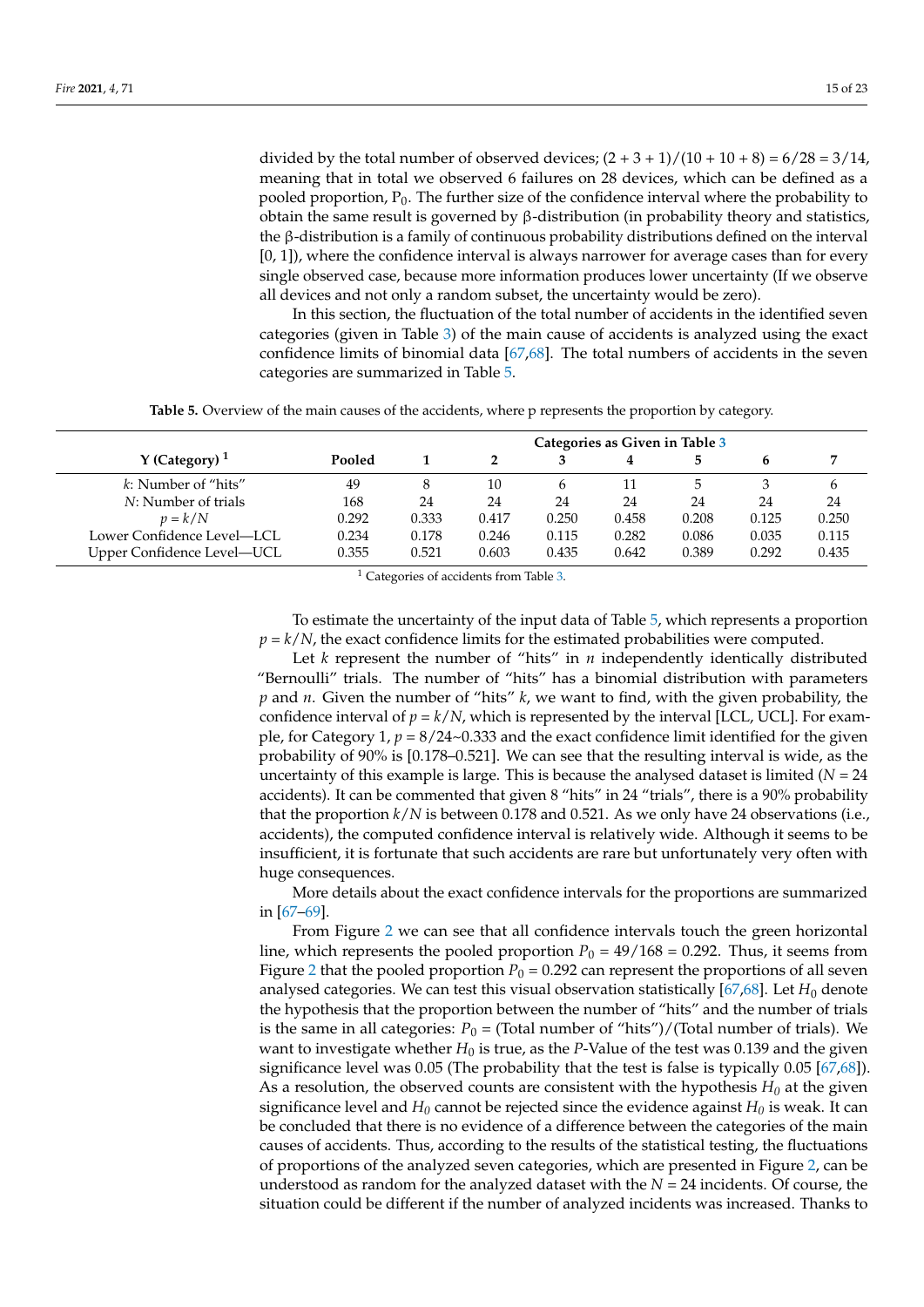

gas platforms).

correctly implemented safety standards, we should acknowledge the fact that the number of incidents is limited, as we analyzed very reliable technical components (offshore oil and





#### **4. Lessons Learned from Accidents and New Updated Regulations**

‐ During recent years, to avoid offshore spills of hydrocarbons with cataclysmic results, ‐ increasing pressure has been put on public administrative authorities and agencies world-‐ relevant guidelines and technical standards. Relevant recent changes and updates in the wide to enact all possible measures to increase the overall level of safety and to update offshore oil and gas industry have also been made in respect to safety-related well integrity issues, blowout preventers—BOPs and capping and containment devices.

Obviously, the recommended procedures ought to be accepted and used around the world. For example, some technical standards are developed on a national level, but in practice, if they are widely accepted by the worldwide industry, informally they are treated as international.

The whole of Europe (the European Union, Norway and the United Kingdom) use ‐ a goal-oriented approach, while the United States, Mexico and China use a prescriptive regime for the regulation of oil and gas offshore operations. Some of these domestic regulations are accepted worldwide, at least as a good example of best practices. We will also discuss some issues related to Canada and Australia.

Beside others, the most important working bodies in this sector that follow the Euro-‐ tional Association of Oil and Gas Producers—IOGP, Step Change in Safety, Oil & Gas UK, ‐ Petroleum Institute—API Recommended Practice 75, and therefore based on American pean safety approach are the Oil Spill Response Advisory Group—OSPRAG, the Internaetc. On the other hand, the work of the Center for Offshore Safety is based on the American rules. Moreover, the International Association of Drilling Contractors—IADC follows the United States' philosophy.

#### *4.1. Updated Safety Technologies*

The main safety devices for the final defense and containment of spills are blowout preventers (BOPs) and capping devices:

 ‐ • Blowout preventers—BOPs have improved by providing many new practical solutions, e.g., a new procedure for the access of Remotely Operated Vehicles (ROVs) to subsea control systems is defined more clearly, casing installation, cementing and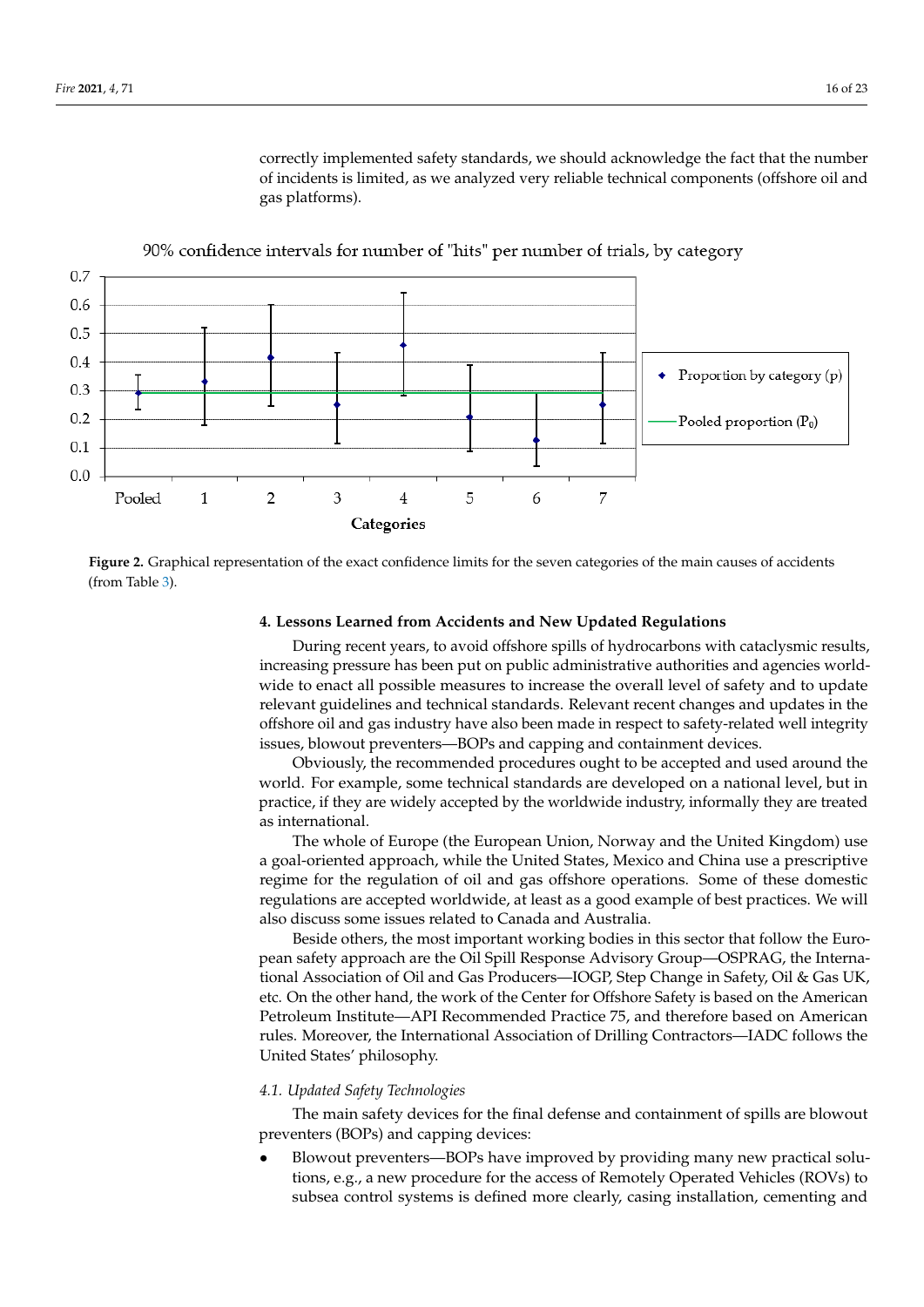integrity tests certified by a qualified engineer are required, as well as independent third-party verification of Blind Shear Ram capacity and stack capacity (which includes minimum requirements for ram types, numbers and capability).

• The capping device [70] has the main role in containing hydrocarbon spills and consequently protecting the marine environment before engineers find a way to permanently seal the well. Such devices have been developed and improved by many companies following the Macondo Deepwater Horizon accident from 2010.

## *4.2. National Legislation*

Two main approaches are used in national legislation related to the industry [71,72]:

- 1. Prescriptive: legally required to use an approach similarly to the US, which makes legal requirements explicit through written safety policy to clarify what is required from both dutyholders and enforcement officers but which may need more frequent amendment as a consequence of becoming outdated;
- 2. Goal setting: best practices, objective decision making and a step-by-step challenge approach which is mainly used in Europe and which is more flexibile but can lead to missunderstandings.

#### 4.2.1. Europe

The new Directive 2013/30/EU related to the safety of offshore oil and gas operations was introduced in 2013 in Europe (relevant for the European Union but also for Norway as the member of the European Economic Area (EEA)) to increase the safety of offshore oil and gas operations. The Directive puts forward a goal-oriented approach based on risk assessment, which means that those who fail to follow all well-known and reasonable best practices will be fully responsible for any accidents caused by negligence. In the absence of harmonized technical standards under the 2013/30/EU Directive, a sufficient level of safety should be assured using the best technical regulations that are available worldwide, which need to be listed in an elaborate report on major hazards required for all offshore installations to prevent major accidents (a common format for the form for reporting major accidents exists). The term "major accident" is defined in the 2013/30/EU Directive as an incident with an explosion, fire, loss of well control, a release of dangerous fluids or any other cause that has significant potential to cause fatalities or severe injuries to five or more people or can lead to significant damage of the installation. Moreover, an accident is considered major if it can cause climatic changes or significant damage to the environment. An unfavorable circumstance is that ATEX Directive 2014/34/EU, pressure equipment Directive 2014/68/EU and machinery Directive 2006/42/EC cannot be used because offshore oil and gas activities on mobile drilling units and the equipment installed on them are explicitly excluded from their scope. The exclusion is because drilling ships operate in European water only for a limited time (although even an isolated accident with equipmen under pressure during drilling from an drilling ship in the worst-case scenario can lead to catastrophic consequences through a chain of unpredicted events). This situation has created an obvious gap in safety which needs to be filled in with international pieces of legislation (or by foreign countries) and which further needs to be listed in obligatory reports on major hazards prescribed by the 2013/30/EU Directive. The main concern in Europe is if they could appropriately replace the provision of the relevant European Directives.

Unlike the 2013/30/EU Directive, the three aforementioned mentioned product safety Directives are prescriptive and numerous harmonized technical standards within these Directives exist. Although nonbinding, the application of these standards assures full compliance with the respective Directives.

Additionally, the activities in the petroleum industry in Norway are addressed in the Norwegian NORSOK technical standards and by its Petroleum Safety Authority (PSA/PTIL), an independent government regulator with responsibility for safety, emergency preparedness and the working environment in the Norwegian petroleum industry.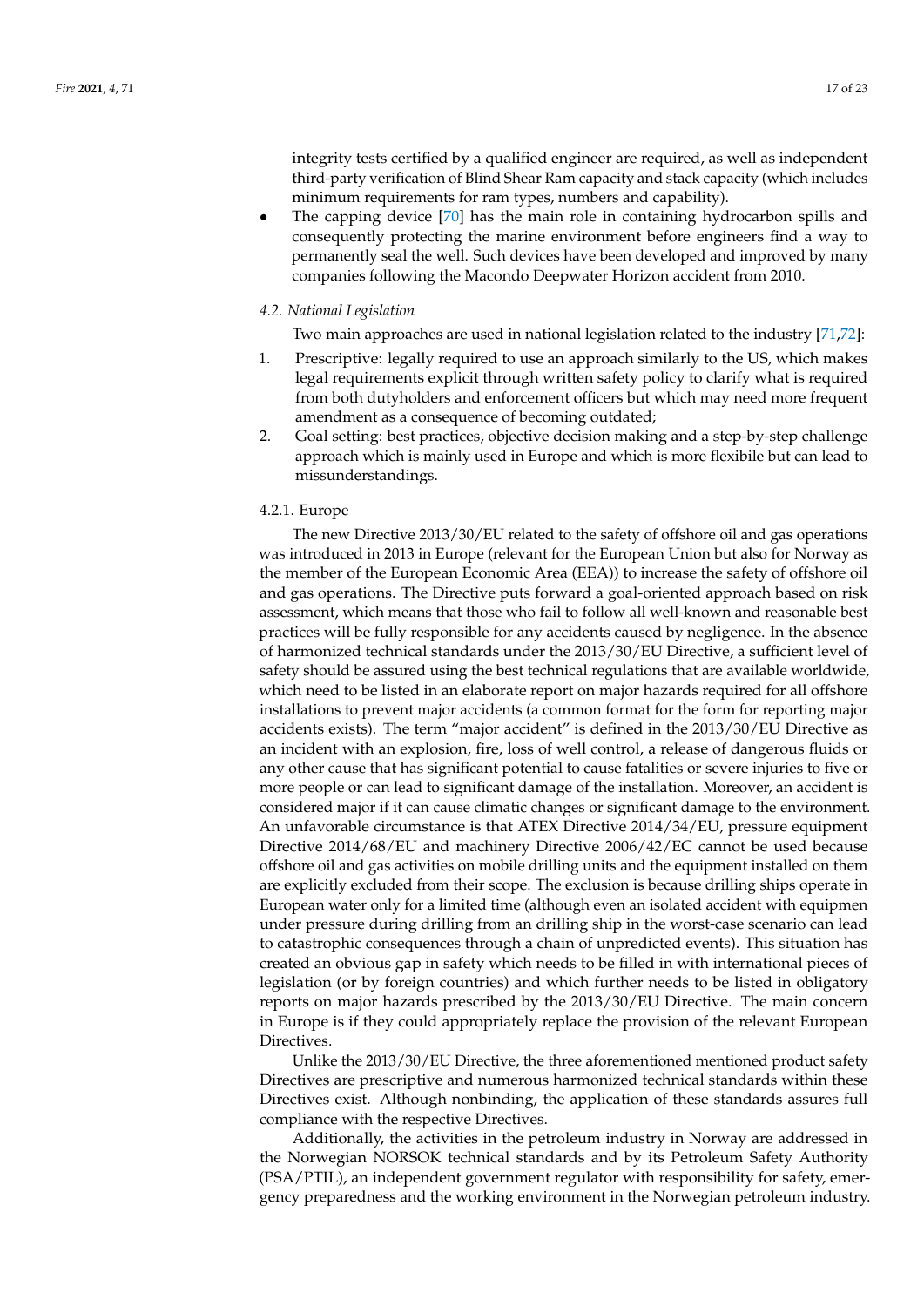Experts from a wide range of Norwegian companies actively participate in the development of international and European standards that define what are safe and economical design and processes. However, the Norwegian safety framework and climate conditions may require their own standards [73] or additions and supplements to international standards and European standards.

#### 4.2.2. United States of America (USA)

The Deepwater Horizon accident in 2010 happened close to the United States' coast, and had a tremendous impact on its domestic oil and gas industry. Safety regulations and public administrative authorities and agencies have been thoroughly reorganized. The Mineral Management Service (MMS) changed its name to the Bureau of Ocean Energy Management, Regulation and Enforcement (BOEMRE) which is now divided into three new agencies in order to appoint clear jobs:

- 1. The Bureau of Ocean Energy Management (BOEM); responsible for offshore resources;
- 2. The Bureau of Safety and Environmental Enforcement (BSEE); responsible for safety and environmental regulations;
- 3. The Office of Natural Resources Revenue (ONRR); responsible for revenues from energy production.

The USA introduced Workplace Safety Rules in 2010 to increase safety levels related to well integrity, blowout preventers and control systems through Safety and Environmental Management Systems. It is unlikely that any report of major accidents would be acceptable in European waters without following these drilling safety rules.

Moreover, the US Coast Guard plays a significant role in the oil and gas safety regime, and in many cases its decisions have worldwide consequences.

#### 4.2.3. Mexico

Mexico shares a maritime border in the Gulf of Mexico with the United States and because of domestic energy reform, exploration activities have been initiated by various companies. Issues of security and environmental impacts are crucial: since the accident, through the Agencia de Seguridad, Energía y Ambiente (ASEA) founded in 2014, Mexico has imported the federal legislation ruling the National Agency for Industrial Safety and Environmental Protection of the Hydrocarbons Sector, much of which was covered in the regulatory framework set up by the United States institutions after the accident.

#### 4.2.4. United Kingdom (UK)

The United Kingdom's Health and Safety Executive (HSE), the Department of Energy and Climate Change (DECC) and the Maritime and Coastguard Agency (MCA) jointly formed the Oil Spill Response Advisory Group (OSPRAG) to review offshore safety in its domestic waters.

The United Kingdom applies goal-oriented European rules (the United Kingdom has left the European single market but the described rules will apply until further notice).

#### 4.2.5. China

China is the second economy of the world, but as reported in [74], its safety culture does not always follow its fast growth. China has a strict command and control approach with prescriptive rules which sometimes are not fully developed or clear. There are noticeable gaps and overlaps in jurisdiction among different levels of central and local government. China has been attempting to introduce risk assessment elements into its offshore legislation through the so-called resilience approach, which can improve the system response in some cases.

#### 4.2.6. Australia

In Australian waters in 2009, a blowout was caused by the failure of cement at the Montara oil well. This was similar to the aforementioned Deepwater Horizon accident; the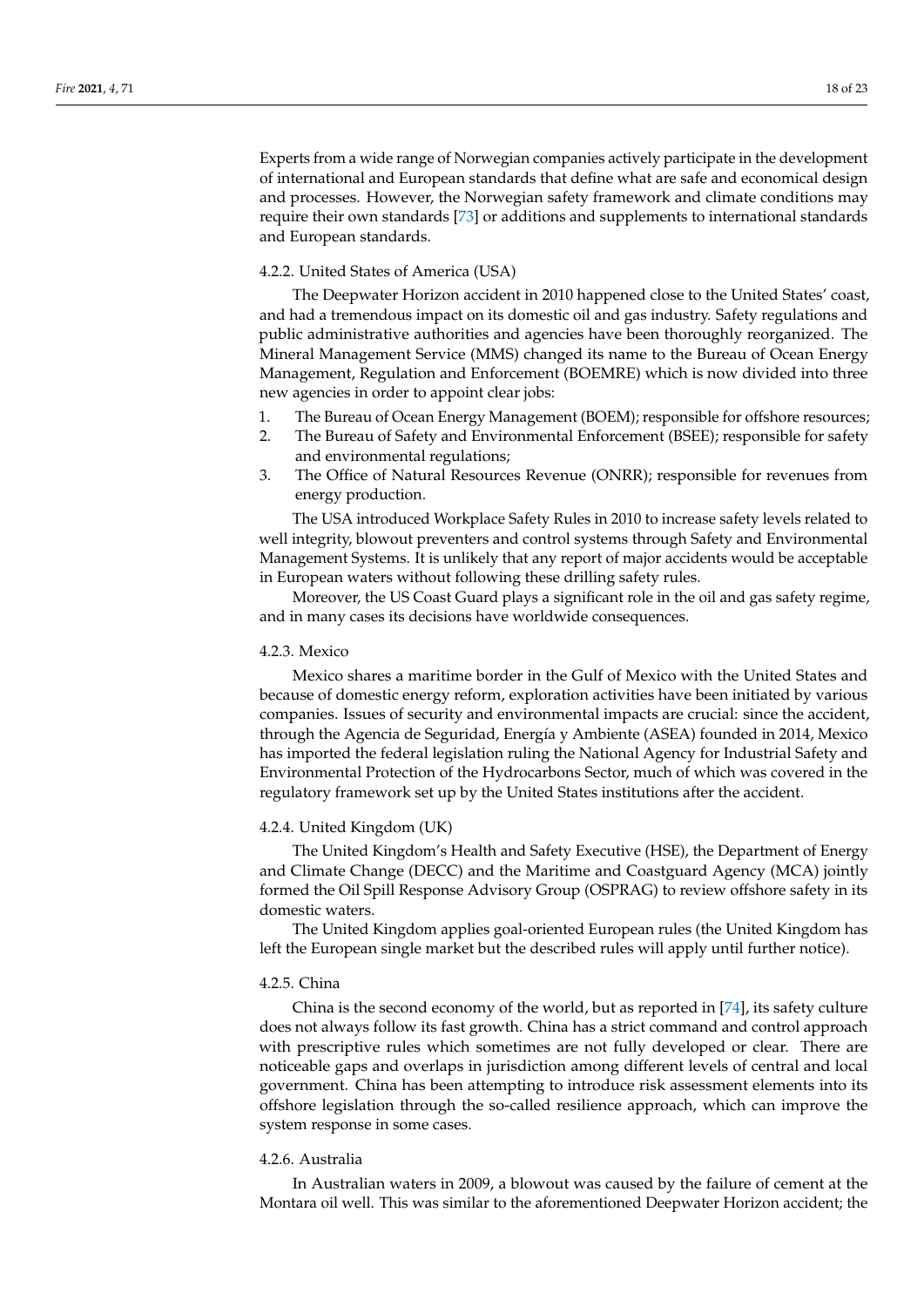blowout preventer did not work, but in the case of the Montara, the device had not even been installed.

In Australia, the National Offshore Petroleum Safety and Environmental Management Authority (NOPSEMA) takes care of occupational health and technical safety including wells and pipelines, and the protection of the offshore environment. On the other hand, the National Offshore Petroleum Titles Administrator (NOPTA) takes care of greenhouse gas emission.

#### 4.2.7. Canada

Canada has introduced a new regulation to increase technical safety related to the petroleum industry but also to nuclear installations. Liability for companies has now increased to CAD 1 billion, while liability for the fault will remain unlimited. The provinces of Newfoundland, Labrador and Nova Scotia updated their acts accordingly.

#### 4.2.8. Brazil

The Brazilian National Petroleum Agency (ANP) issued a new regulation "Technical Regulations of Operational Safety Management System for Marine Drilling Installations and Oil and Natural Gas Production". This requires a full safety management system, making overall safety the main driving factor in design. The new regulations established seventeen management practices divided into three groups; leadership, personnel and management. In general, the goals of the new procedure were to establish an objective approach to safety that required operators to document safety, health and environmental procedures. They required operators to document their analysis of the main risks using qualitative methods such as hazard identification, at a minimum helping to create more regulation, provide better human training and prevent accidents of a similar nature from reoccurring.

#### 4.2.9. India

Offshore oil and gas safety is regulated by the Oil Industry Safety Directorate (OISD) of India, in the wake of Mumbai High North disaster in 2005. India has a set of 34 Standards covering safety in exploration and production, including well integrity and control, well operations and elements of a safety management system. A standard for emergency requirements and evacuation specifically addresses escape, evacuation and rescue issues.

#### **5. Conclusions**

The performed review reveals that around half of the largest offshore accidents are associated with fire; either a fire caused it, or it occurred as a consequence in a chain of unfortunate events. Moreover, the analysis shows that around 40% of human lives are lost in accidents in which a fire occurred.

Fires were present in almost all accidents with a blowout (due to the ignition of released hydrocarbons), while they were not present in accidents that occurred during towing or that were due to the instability of platform (in such cases hydrocarbons are not released into the atmosphere, but they are released into the sea or not released at all). Control system and procedure failures associated with severe weather conditions are usually caused by accidents and the next most numerous are human errors and mechanical failures. Many human lives were also lost during rescue operations.

Major updates in national and international safety legislation occurred after each of the analyzed major accidents, which served as watersed moments for increasing the overall safety levels worldwide in the offshore oil and gas industry.

## **Useful Links:**

- Oil Spill Response Advisory Group—OSPRAG: www.oilspillresponse.com/news- -media/news/upgrade-of-the-osprag-capping-device/ (accessed on 13 October 2021);
- International Association of Oil and Gas Producers-IOGP: www.iogp.org (accessed on 13 October 2021)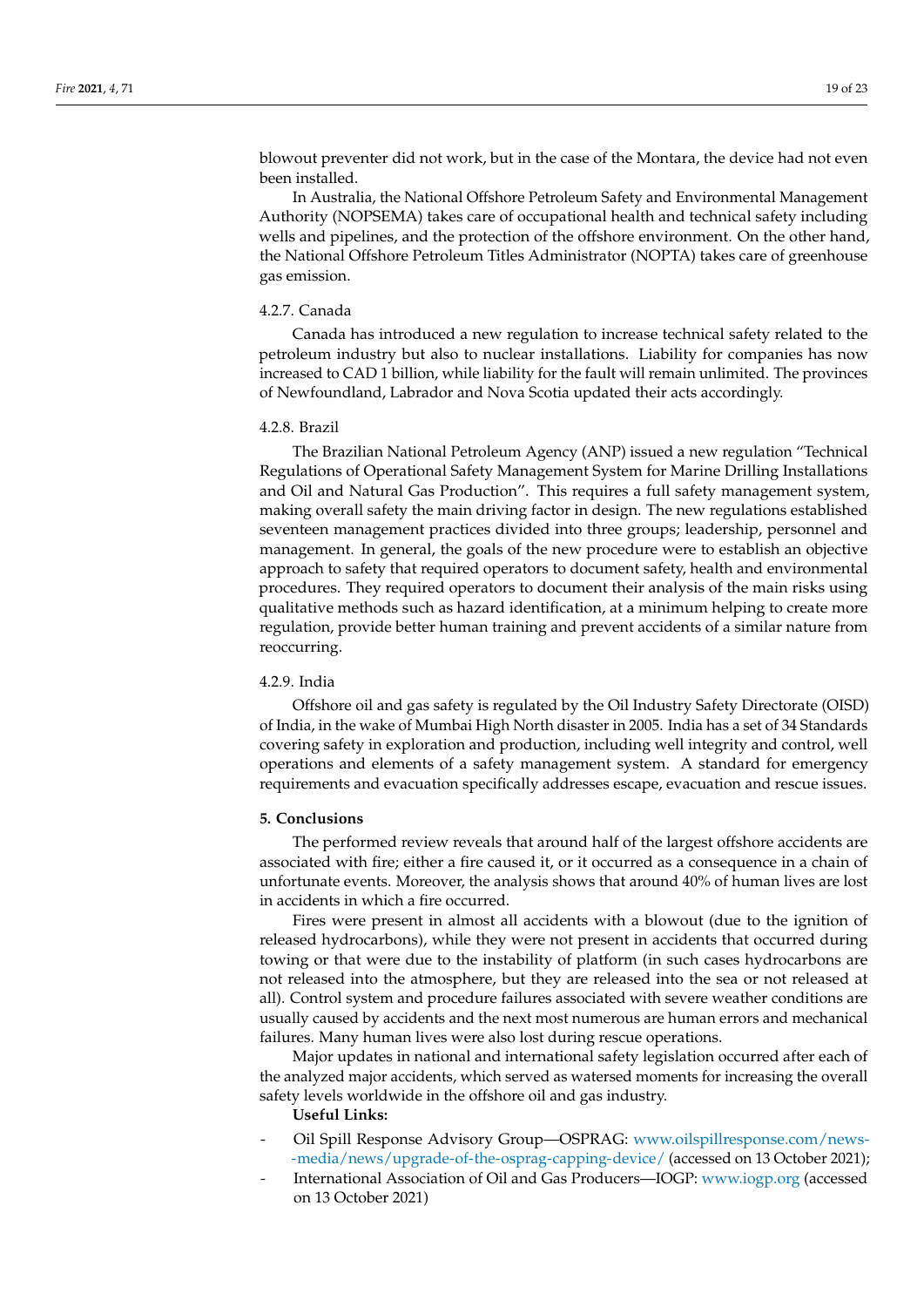- Step Change in Safety: www.stepchangeinsafety.net (accessed on 13 October 2021);
- Oil & Gas UK: https://oguk.org.uk/ (accessed on 13 October 2021);
- Center for Offshore Safety: www.centerforoffshoresafety.org (accessed on 13 October 2021);
- International Association of Drilling Contractors—IADC: www.iadc.org (accessed on 13 October 2021);
- Norwegian Petroleum Safety Authority-PSA/PTIL: www.ptil.no/en (accessed on 13 October 2021);
- Bureau of Ocean Energy Management—BOEM: www.boem.gov (accessed on 13 October 2021)'
- Bureau of Safety and Environmental Enforcement—BSEE: www.bsee.gov (accessed on 13 October 2021);
- Office of Natural Resources Revenue—ONRR: www.onrr.gov (accessed on 13 October 2021);
- US Coast Guard: www.dco.uscg.mil (accessed on 13 October 2021);
- Mexican Agencia de Seguridad, Energía y Ambiente—ASEA: www.gob.mx/asea (accessed on 13 October 2021);
- United Kingdom's Health and Safety Executive—HSE: www.hse.gov.uk/offshore/ index.htm (accessed on 13 October 2021);
- Australian National Offshore Petroleum Safety and Environmental Management Authority—NOPSEMA: www.nopsema.gov.au (accessed on 13 October 2021);
- Australian National Offshore Petroleum Titles Administrator—NOPTA: www.nopta. gov.au (accessed on 13 October 2021);
- Brazilian National Petroleum Agency—ANP: https://www.gov.br/anp/pt-br (accessed on 13 October 2021);
- Oil Industry Safety Directorate of India—OISD: www.oisd.gov.in (accessed on 13 October 2021);

**Author Contributions:** D.B. has extensive experience with offshore oil and gas operations, while P.P. in uncertainty analyses. The authors in particular contributed to this article with: Conceptualization, D.B. and P.P.; Methodology, D.B. and P.P.; Validation, D.B. and P.P.; Formal analysis, D.B.; Investigation, D.B.; Writing—original draft preparation, D.B.; Writing—review and editing, D.B. and P.P.; Project administration, D.B.; Funding acquisition, D.B. and P.P. All authors have agreed to the published version of the manuscript.

**Funding:** The work has been supported by the Technology Agency of the Czech Republic through the project CEET—"Center of Energy and Environmental Technologies" TK03020027 and by the Ministry of Education, Science, and Technological Development of the Republic of Serbia.

**Institutional Review Board Statement:** Not application.

**Informed Consent Statement:** Not application.

**Data Availability Statement:** The analyzed data are available from the cited references.

**Acknowledgments:** We thank John Cawley from IT4Innovations, who as a native speaker kindly checked the correctness of English expressions throughout the paper.

**Conflicts of Interest:** The authors declare no conflict of interest.

#### **References**

- 1. Brittingham, M.C.; Maloney, K.O.; Farag, A.M.; Harper, D.D.; Bowen, Z.H. Ecological risks of shale oil and gas development to wildlife, aquatic resources and their habitats. *Environ. Sci. Technol.* **2014**, *48*, 11034–11047. [CrossRef]
- 2. Rundmo, T. Perceived risk, safety status, and job stress among injured and noninjured employees on offshore petroleum installations. *J. Saf. Res.* **1995**, *26*, 87–97. [CrossRef]
- 3. Beyer, J.; Trannum, H.C.; Bakke, T.; Hodson, P.V.; Collier, T.K. Environmental effects of the Deepwater Horizon oil spill: A review. *Mar. Pollut. Bull.* **2016**, *110*, 28–51. [CrossRef]
- 4. Ismail, Z.; Kong, K.K.; Othman, S.Z.; Law, K.H.; Khoo, S.Y.; Ong, Z.C.; Shirazi, S.M. Evaluating accidents in the offshore drilling of petroleum: Regional picture and reducing impact. *Measurement* **2014**, *51*, 18–33. [CrossRef]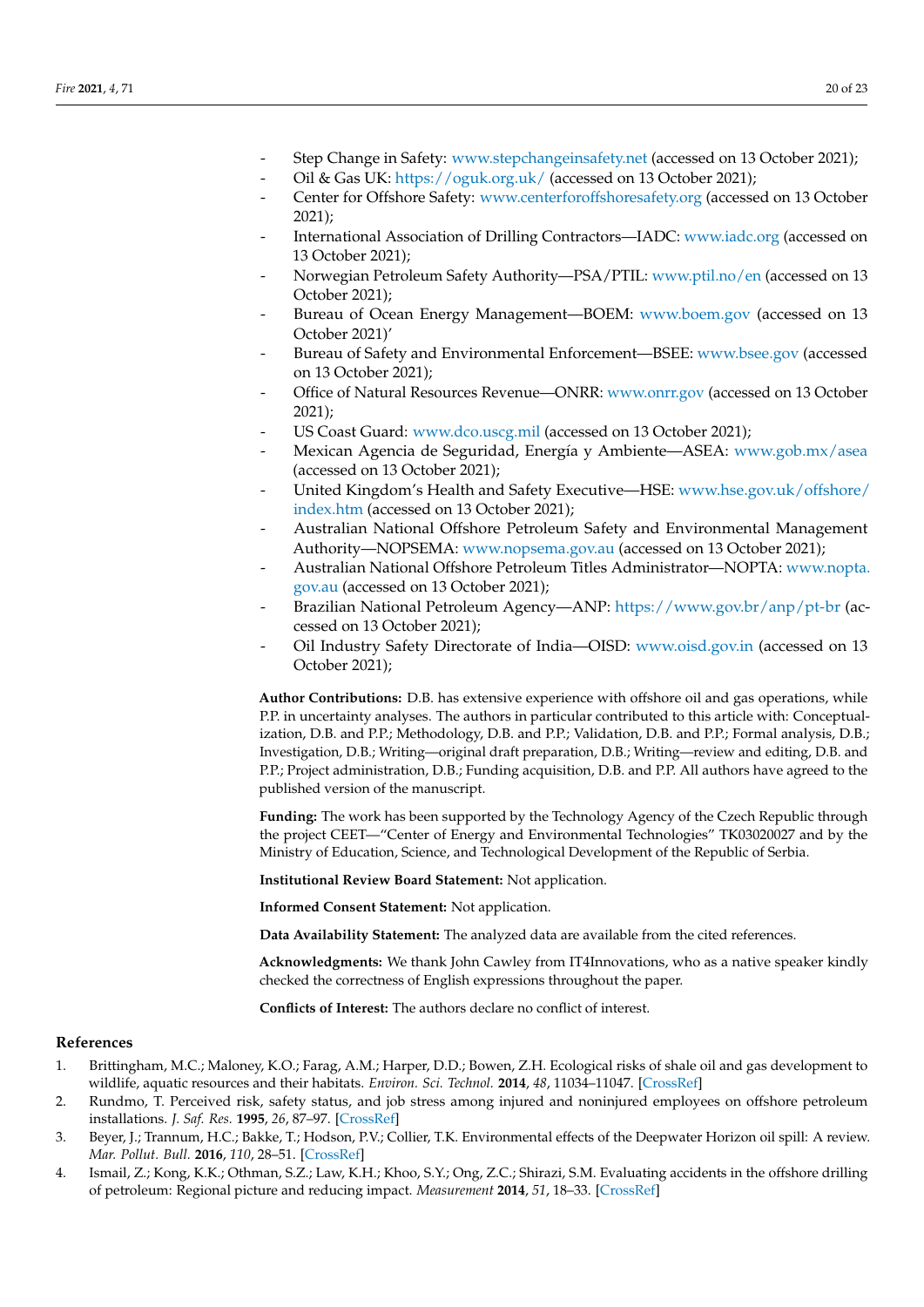- 5. Tang, K.H.D.; Dawal, S.Z.M.; Olugu, E.U. A review of the offshore oil and gas safety indices. *Saf. Sci.* **2018**, *109*, 344–352. [CrossRef]
- 6. Sneddon, A.; Mearns, K.; Flin, R. Stress, fatigue, situation awareness and safety in offshore drilling crews. *Saf. Sci.* **2013**, *56*, 80–88. [CrossRef]
- 7. Xue, L.; Fan, J.; Rausand, M.; Zhang, L. A safety barrier-based accident model for offshore drilling blowouts. *J. Loss Prev. Process. Ind.* **2013**, *26*, 164–171. [CrossRef]
- 8. Paté-Cornell, M.E. Organizational aspects of engineering system safety: The case of offshore platforms. *Science* **1990**, *250*, 1210–1217. [CrossRef] [PubMed]
- 9. Beard, A.N.; Santos-Reyes, J. A safety management system model with application to fire safety offshore. *Geneva Pap. Risk Insur.-Issues Pract.* **2003**, *28*, 413–425. [CrossRef]
- 10. De Sanctis, I.; Paciarotti, C.; Di Giovine, O. Integration between RCM and RAM: A case study. *Int. J. Qual. Reliab. Manag.* **2016**, *33*, 852–880. [CrossRef]
- 11. Young, A.G.; Remmes, B.D.; Meyer, B.J. Foundation performance of offshore jack-up drilling rigs. *J. Geotech. Eng.* **1984**, *110*, 841–859. [CrossRef]
- 12. Rajendram, A.; Khan, F.; Garaniya, V. Modelling of fire risks in an offshore facility. *Fire Saf. J.* **2015**, *71*, 79–85. [CrossRef]
- 13. Brki´c, D.; Praks, P. Proper Use of Technical Standards in Offshore Petroleum Industry. *J. Mar. Sci. Eng.* **2020**, *8*, 555. [CrossRef]
- 14. Brki´c, D.; Staji´c, Z. Offshore Oil and Gas Safety: Protection against Explosions. *J. Mar. Sci. Eng.* **2021**, *9*, 331. [CrossRef]
- 15. Guan, Z.; Sheng, Y.N.; Luo, M.; Xu, Y.; Zhang, B.; Wang, Q. A new quantitative evaluation method for drilling risk based on uncertainty analysis. *Kuwait J. Sci.* **2018**, *45*, 105–113. Available online: https://journalskuwait.org/kjs/index.php/KJS/article/ view/3636/288 (accessed on 17 August 2021).
- 16. Brki´c, D.; Praks, P. Safe, Secure and Sustainable Oil and Gas Drilling, Exploitation and Pipeline Transport Offshore. *J. Mar. Sci. Eng.* **2021**, *9*, 404. [CrossRef]
- 17. Fingas, M. Visual Appearance of Oil on the Sea. *J. Mar. Sci. Eng.* **2021**, *9*, 97. [CrossRef]
- 18. Kvoˇcka, D.; Žagar, D.; Banovec, P. A Review of River Oil Spill Modeling. *Water* **2021**, *13*, 1620. [CrossRef]
- 19. Vujasinovi´c, A.N. How blowout preventers work. *J. Pet. Technol.* **1986**, *38*, 935–937. [CrossRef]
- 20. Yu, G.; Jia, S.; Geng, Y. Numerical Investigation into the Two-Phase Convective Heat Transfer within the Hold of an Oil Tanker Subjected to a Rolling Motion. *J. Mar. Sci. Eng.* **2019**, *7*, 94. [CrossRef]
- 21. Yu, G.; Zhang, L.; Jia, S.; Geng, Y.; Liu, J. Numerical Study on the Natural Convection of Air in a Cubic Cavity Subjected to a Yawing Motion. *J. Mar. Sci. Eng.* **2019**, *7*, 204. [CrossRef]
- 22. Zan, Y.; Guo, R.; Yuan, L.; Wu, Z. Experimental and Numerical Model Investigations of the Underwater Towing of a Subsea Module. *J. Mar. Sci. Eng.* **2019**, *7*, 384. [CrossRef]
- 23. Song, J.; Wang, T.; Chen, W.; Guo, S.; Yan, D. Vibration Control of Marine Top Tensioned Riser with a Single Tuned Mass Damper. *J. Mar. Sci. Eng.* **2020**, *8*, 785. [CrossRef]
- 24. Kiran, R.; Teodoriu, C.; Dadmohammadi, Y.; Nygaard, R.; Wood, D.; Mokhtari, M.; Salehi, S. Identification and evaluation of well integrity and causes of failure of well integrity barriers (A review). *J. Nat. Gas Sci. Eng.* **2017**, *45*, 511–526. [CrossRef]
- 25. Vignes, B.; Aadnoy, B.S. Well-integrity issues offshore Norway. In Proceedings of the IADC/SPE Drilling Conference, Orlando, FL, USA, 4–6 March 2008. [CrossRef]
- 26. Ferdous, R.; Khan, F.; Sadiq, R.; Amyotte, P.; Veitch, B. Analyzing system safety and risks under uncertainty using a bow-tie diagram: An innovative approach. *Process. Saf. Environ. Prot.* **2013**, *91*, 1–18. [CrossRef]
- 27. Vairo, T.; Pontiggia, M.; Fabiano, B. Critical aspects of natural gas pipelines risk assessments. A case-study application on buried layout. *Process Saf. Environ. Prot.* **2021**, *149*, 258–268. [CrossRef]
- 28. Praks, P.; Kopustinskas, V.; Masera, M. Probabilistic modelling of security of supply in gas networks and evaluation of new infrastructure. *Reliab. Eng. Syst. Saf.* **2015**, *144*, 254–264. [CrossRef]
- 29. Hosseinnia Davatgar, B.; Paltrinieri, N.; Bubbico, R. Safety Barrier Management: Risk-Based Approach for the Oil and Gas Sector. *J. Mar. Sci. Eng.* **2021**, *9*, 722. [CrossRef]
- 30. Landucci, G.; Argenti, F.; Tugnoli, A.; Cozzani, V. Quantitative assessment of safety barrier performance in the prevention of domino scenarios triggered by fire. *Reliab. Eng. Syst. Saf.* **2015**, *143*, 30–43. [CrossRef]
- 31. Benucci, S.; Pontiggia, M.; Uguccioni, G. Explosion Load Calculation for Building Design: Risk-Based versus Consequence-Based Approach. *Chem. Eng. Trans.* **2012**, *26*, 153–158. [CrossRef]
- 32. Roberts, T.A.; Buckland, I.; Shirvill, L.C.; Lowesmith, B.J.; Salater, P. Design and protection of pressure systems to withstand severe fires. *Process Saf. Environ. Prot.* **2004**, *82*, 89–96. [CrossRef]
- 33. Kaiser, M.J. World offshore energy loss statistics. *Energy Policy* **2007**, *35*, 3496–3525. [CrossRef]
- 34. Visser, R.C. Offshore accidents, regulations and industry standards. In Proceedings of the SPE Western North American Region Meeting, Anchorage, AK, USA, 7–11 May 2011. [CrossRef]
- 35. Ivshina, I.B.; Kuyukina, M.S.; Krivoruchko, A.V.; Elkin, A.A.; Makarov, S.O.; Cunningham, C.J.; Peshkur, T.A.; Atlas, R.M.; Philp, J.C. Oil spill problems and sustainable response strategies through new technologies. *Environ. Sci. Process. Impacts* **2015**, *17*, 1201–1219. [CrossRef]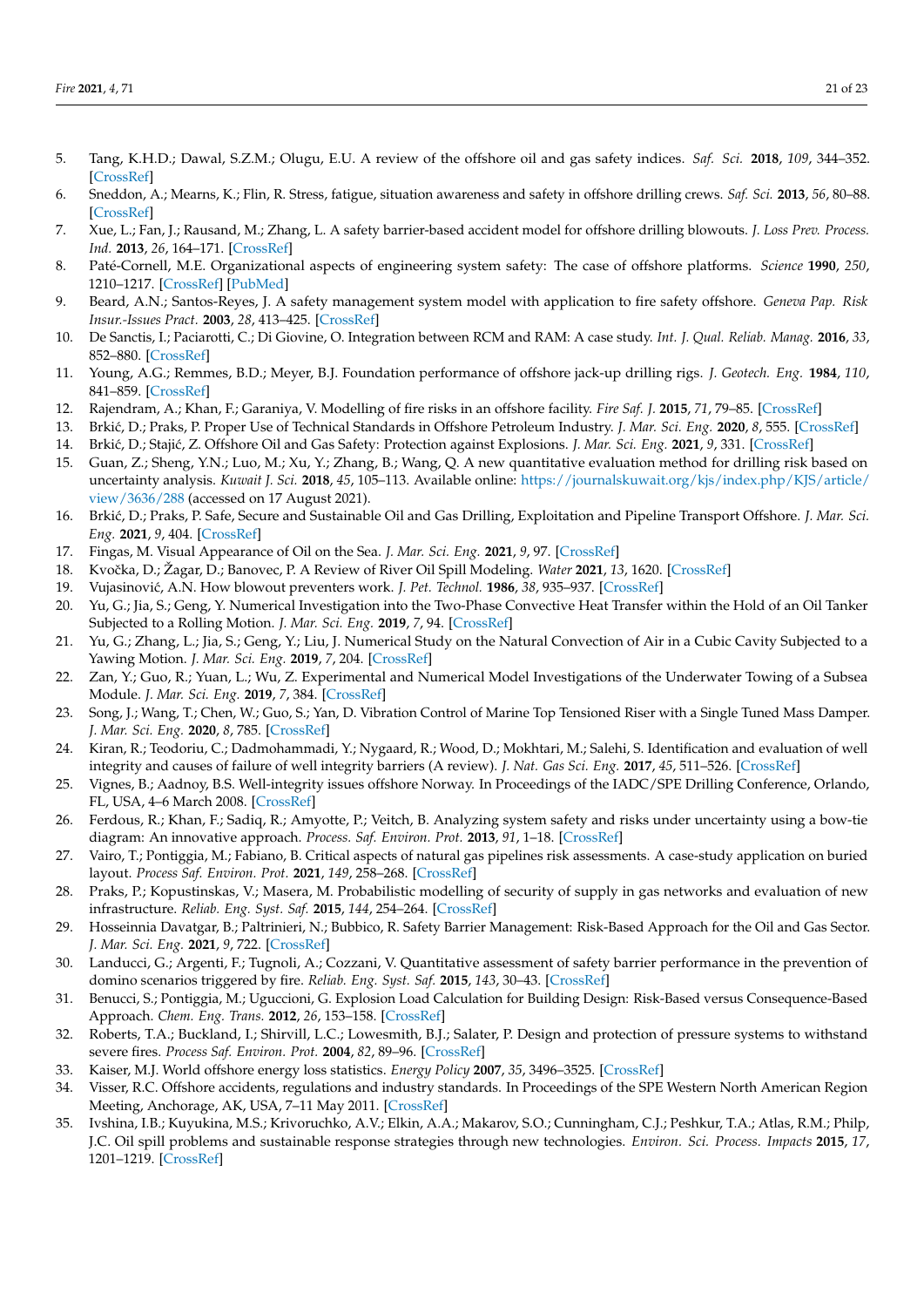- 36. Mihailidou, E.K.; Antoniadis, K.D.; Assael, M.J. The 319 major industrial accidents since 1917. *Int. Rev. Chem. Eng.* **2012**, *4*, 529–540. Available online: https://pdfs.semanticscholar.org/23a3/09d1767f6e0531668ae43dee5a2a10c52ee8.pdf (accessed on 14 May 2021).
- 37. Hunt, R.J.; Marsh, P.D. Opportunities to improve the operational and technical management of jack-up deployments. *Mar. Struct.* **2004**, *17*, 261–273. [CrossRef]
- 38. Schaner, D.S. Mooring System Instrumentation for Floating Drilling and Offshore Construction Vessels. In Proceedings of the Offshore Technology Conference, Houston, TX, USA, 4–7 May 1975. Paper Number: OTC-2153-MS. [CrossRef]
- 39. Burke, L. The Sea Gem: A story of material failure. *J. Undergr. Eng. Res. Scholarsh.* **2013**. Paper Code: PT-13–Burke. Available online: https://werf-gusto.com/wp-content/uploads/2015/08/524-2055-1-PB.pdf (accessed on 14 May 2021).
- 40. Williams, M. MODU Ocean Express Disaster 1976. *J. Undergr. Eng. Res. Scholarsh.* **2013**. Paper Code: PT-13-Williams. Available online: https://journals.library.mun.ca/ojs/index.php/prototype/article/view/469/537 (accessed on 14 May 2021).
- 41. Mackie, P.R.; Hardy, R.; Whittle, K.J. Preliminary assessment of the presence of oil in the ecosystem at Ekofisk after the blowout, April 22–30, 1977. *J. Fish. Board Can.* **1978**, *35*, 544–551. [CrossRef]
- 42. Audunson, T. The fate and weathering of surface oil from the Bravo blowout. *Mar. Environ. Res.* **1980**, *3*, 35–61. [CrossRef]
- 43. Fleischer, C.A. The Lessons of the Ekofisk Bravo Blow-out. In *The Impact of Marine Pollution*; Routledge: London, UK, 2019; pp. 135–154. [CrossRef]
- 44. Myer, P.G. IXTOC I: Case study of a major oil spill. *College of the Environment and Life Sciences of the University of Rhode Island, Theses and Major Papers in Marine Affairs 1984*. Available online: https://core.ac.uk/download/pdf/56689435.pdf (accessed on 14 May 2021).
- 45. Almar-Naess, A.; Haagensen, P.J.; Lian, B.; Moan, T.; Simonsen, T. Investigation of the Alexander L. Kielland failure—Metallurgical and fracture analysis. *J. Energy Resour. Technol. Mar.* **1984**, *106*, 24–31. [CrossRef]
- 46. France, E.J. The Alexander L. Kielland Disaster Revisited: A Review by an Experienced Welding Engineer of the Catastrophic North Sea Platform Collapse. *J. Fail. Anal. Prev.* **2019**, *19*, 875–881. [CrossRef]
- 47. Dier, A.; Carroll, B.; Abolfathi, S. Guidelines for Jack-Up Rigs with Particular Reference to Foundation Integrity. Research Report 289 Prepared by MSL Engineering Limited for the Health and Safety Executive 2004. Available online: https://www.hse.gov.uk/ research/rrpdf/rr289.pdf (accessed on 14 May 2021).
- 48. Heising, C.D.; Grenzebach, W.S. The Ocean Ranger oil rig disaster: A risk analysis. *Risk Anal.* **1989**, *9*, 55–62. [CrossRef]
- 49. Al-Amirah, A.S. The Nowruz oil Spill in the Arabian Gulf: Case Study of Saudi Arabia. *Geogr. Bull.* **1985**, *27*, 82–89.
- 50. Anonymous. Marine Casualty Report: Drill Ship Glomar Java Sea O.N. 568 182 Capsizing and Sinking in the South China Sea, on 25 OCTOBER 1983 with Multiple Loss of Life, U.S. Coast Guard Marine Board of Investigation Report and Commandant's Action Report No. USCG 16732/0004 HQS 83. Available online: https://apps.dtic.mil/sti/pdfs/ADA166426.pdf (accessed on 14 May 2021).
- 51. Maduro, W.P.; Reynolds, J. Enchova Blowout: Record Relief Time. In Proceedings of the SPE/IADC Drilling Conference, New Orleans, LA, USA, 28 February–3 March 1989. [CrossRef]
- 52. Drysdale, D.D.; Sylvester-Evans, R. The explosion and fire on the Piper Alpha platform, 6 July 1988. A case study. *Philos. Trans. R. Soc. London. Ser. A: Math. Phys. Eng. Sci.* **1998**, *356*, 2929–2951. [CrossRef]
- 53. Macleod, F.; Richardson, S. Piper Alpha-What have we learned. *Loss Prevent. Bull.* **2018**, *261*, 3–9. Available online: https: //www.icheme.org/media/1982/lpb261\_pg03.pdf (accessed on 21 May 2021).
- 54. Broadribb, M.P. What have we really learned? Twenty five years after Piper Alpha. *Process Saf. Prog.* **2015**, *34*, 16–23. [CrossRef]
- 55. Woolfson, C.; Beck, M. The British offshore oil industry after Piper Alpha. *New Solut.: J. Environ. Occup. Health Policy* **2000**, *10*, 11–65. [CrossRef] [PubMed]
- 56. Brown, A.D. Authoritative sensemaking in a public inquiry report. *Organ. Stud.* **2004**, *25*, 95–112. [CrossRef]
- 57. Mrozowska, A. Formal Risk Assessment of the risk of major accidents affecting natural environment and human life, occurring as a result of offshore drilling and production operations based on the provisions of Directive 2013/30/EU. *Saf. Sci.* **2021**, *134*, 105007. [CrossRef]
- 58. Mannion, D. The Capsize of the Drillship Seacrest. *J. Undergr. Eng. Res. Scholarsh.* **2013**. Paper Code: PT-13–Mannion. Available online: https://journals.library.mun.ca/ojs/index.php/prototype/article/download/410/508 (accessed on 14 May 2021).
- 59. Xu, J.; Yu, Y.; Lu, C.; Liang, J. Marine Environmental Protection. *Nat. Resour. Conserv. Res.* **2018**, *1*, 8–14. [CrossRef]
- 60. Baalisampang, T.; Abbassi, R.; Garaniya, V.; Khan, F.; Dadashzadeh, M. Modelling an integrated impact of fire, explosion and combustion products during transitional events caused by an accidental release of LNG. *Process Saf. Environ. Prot.* **2019**, *128*, 259–272. [CrossRef]
- 61. Morais, C.P. Application of the 17 Practices of the Management System for Operational Safety on Marine Installations for Drilling and Production of Oil and Natural Gas in Brazil. In Proceedings of the Offshore Technology Conference, Rio de Janeiro, Brazil, 4–6 October 2011. [CrossRef]
- 62. Fazeres-Ferradosa, T.; Rosa-Santos, P.; Taveira-Pinto, F.; Vanem, E.; Carvalho, H.; Correia, J. Advanced research on offshore structures and foundation design: Part 1. *Proc. Inst. Civ. Eng.-Marit. Eng.* **2019**, *172*, 118–123. [CrossRef]
- 63. Daley, J. Mumbai High North Platform Disaster. *J. Undergr. Eng. Res. Scholarsh.* **2013**. Paper Code: No. Daley-2013. Available online: https://journals.library.mun.ca/ojs/index.php/prototype/article/download/468/536 (accessed on 14 May 2021).